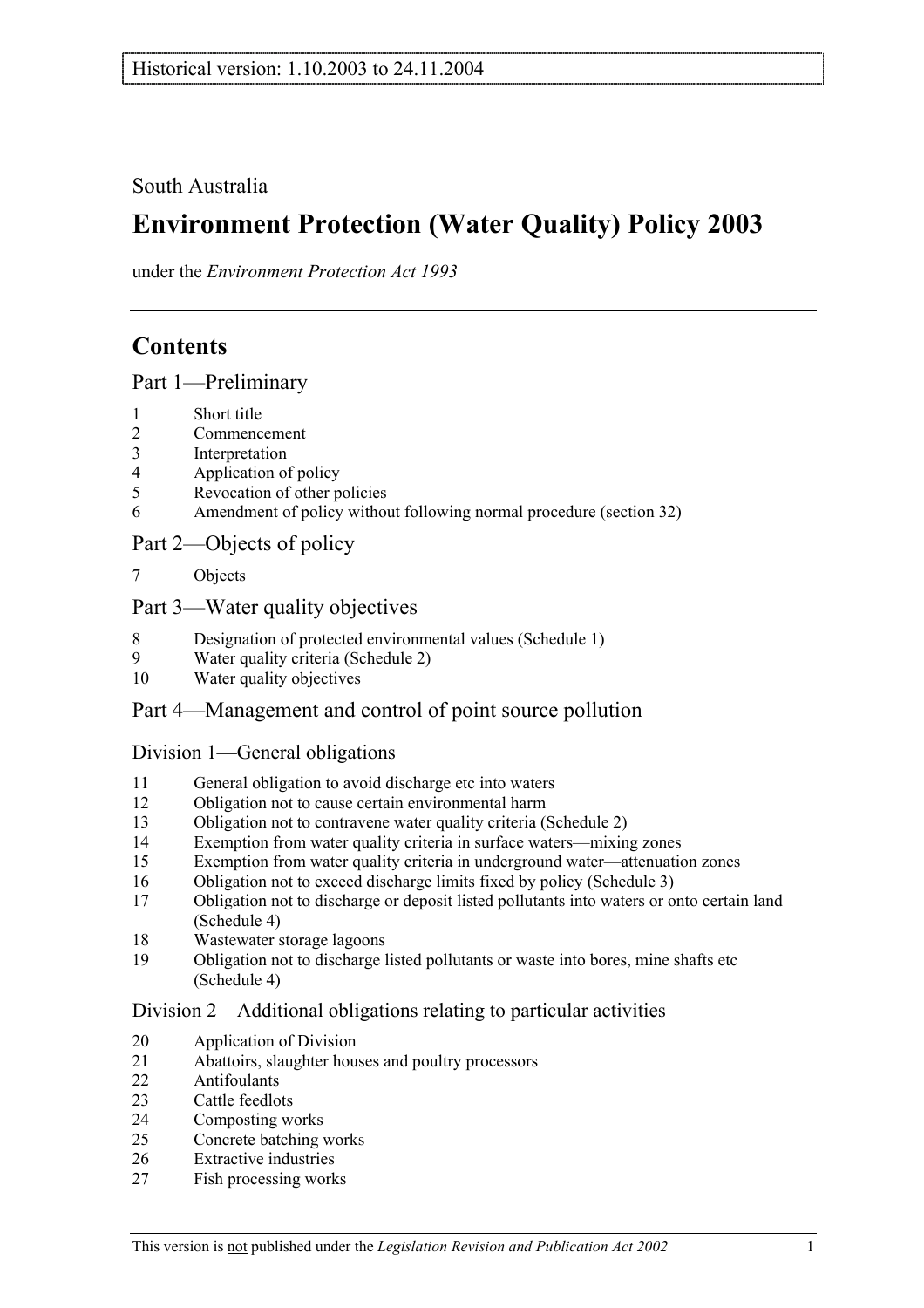- 28 Milking sheds
- 29 Milk processing works
- 30 Piggeries
- 31 Saleyards
- 32 Septic systems
- 33 Septic tank effluent disposal schemes
- 34 Sewerage systems and sewage treatment systems
- 35 Tanneries and fellmongeries
- 36 Vessels on inland waters—waste
- 37 Waste depots
- 38 Wineries and distilleries

## Part 5—Management and control of diffuse sources of pollution

- 39 Road construction and maintenance—stormwater
- 40 Building and construction industry—stormwater
- 41 Urban stormwater
- 42 Authority may issue environment protection order to give effect to code of practice under this Part
- 43 Matters to be taken into account by Authority

## Part 6—Exemption conditions requiring monitoring and reporting

44 Exemption conditions requiring monitoring and reporting

Schedule 1—Protected environmental values

Schedule 2—Water quality criteria

Schedule 3—Discharge limits

Schedule 4—Listed pollutants

Part 1—

Part 2—

Schedule 5—Listed pollutants

Legislative history

# **Part 1—Preliminary**

## **1—Short title**

This policy may be cited as the *Environment Protection (Water Quality) Policy 2003*.

#### **2—Commencement**

This policy will come into operation on a day to be fixed by the Governor by notice in the Gazette.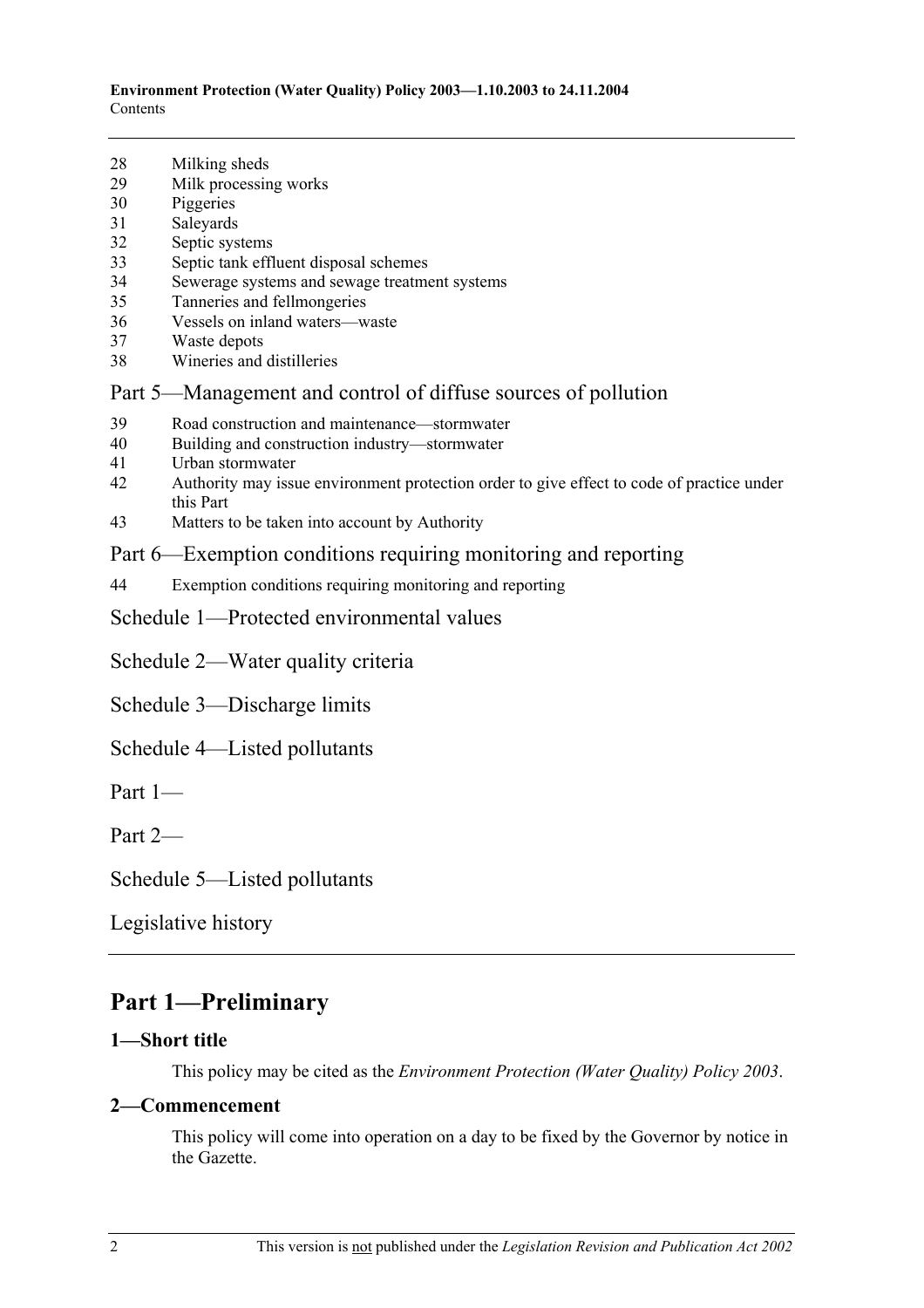## **3—Interpretation**

(1) In this policy—

*Act* means the *Environment Protection Act 1993*;

*ANZECC* means the Australian and New Zealand Environment and Conservation Council;

*ARMCANZ* means the Agriculture Resource Management Council of Australia and New Zealand;

*clean stormwater* means stormwater that is not contaminated stormwater;

*contaminated stormwater* means stormwater that is contaminated by a pollutant listed in Schedule 4 or any material that could be reasonably prevented from entering the pipes, gutters and other channels used to collect and convey the stormwater;

*exemption* means an exemption under Part 6 of the Act;

*pollutant* has the same meaning as in the Act, and includes waste;

*protected environmental value*, in relation to waters or a particular body of water, means such of the following beneficial aspects or uses of water as are designated by this policy (see clause 9) in respect of those waters or that body of water for protection from pollution:

- A Aquatic ecosystem—
	- (i) fresh water;
	- (ii) marine water;
- B Recreational water use and aesthetics—
	- (i) primary contact;
	- (ii) secondary contact;
	- (iii) aesthetics;
- C Potable use;
- D Agricultural/aquaculture use—
	- (i) irrigation;
	- (ii) stock watering;
	- (iii) aquaculture;
- E Industrial use;

*septic system* means a system used on premises for the on-site collection, treatment and disposal of sewage generated at the premises, and includes a septic tank;

*stormwater* means rain or melted precipitation that runs off land or structures on land;

*surface waters* means—

- (a) marine waters; and
- (b) all other waters of the State other than underground water;

*underground water* means water occurring naturally, or stored, below ground level;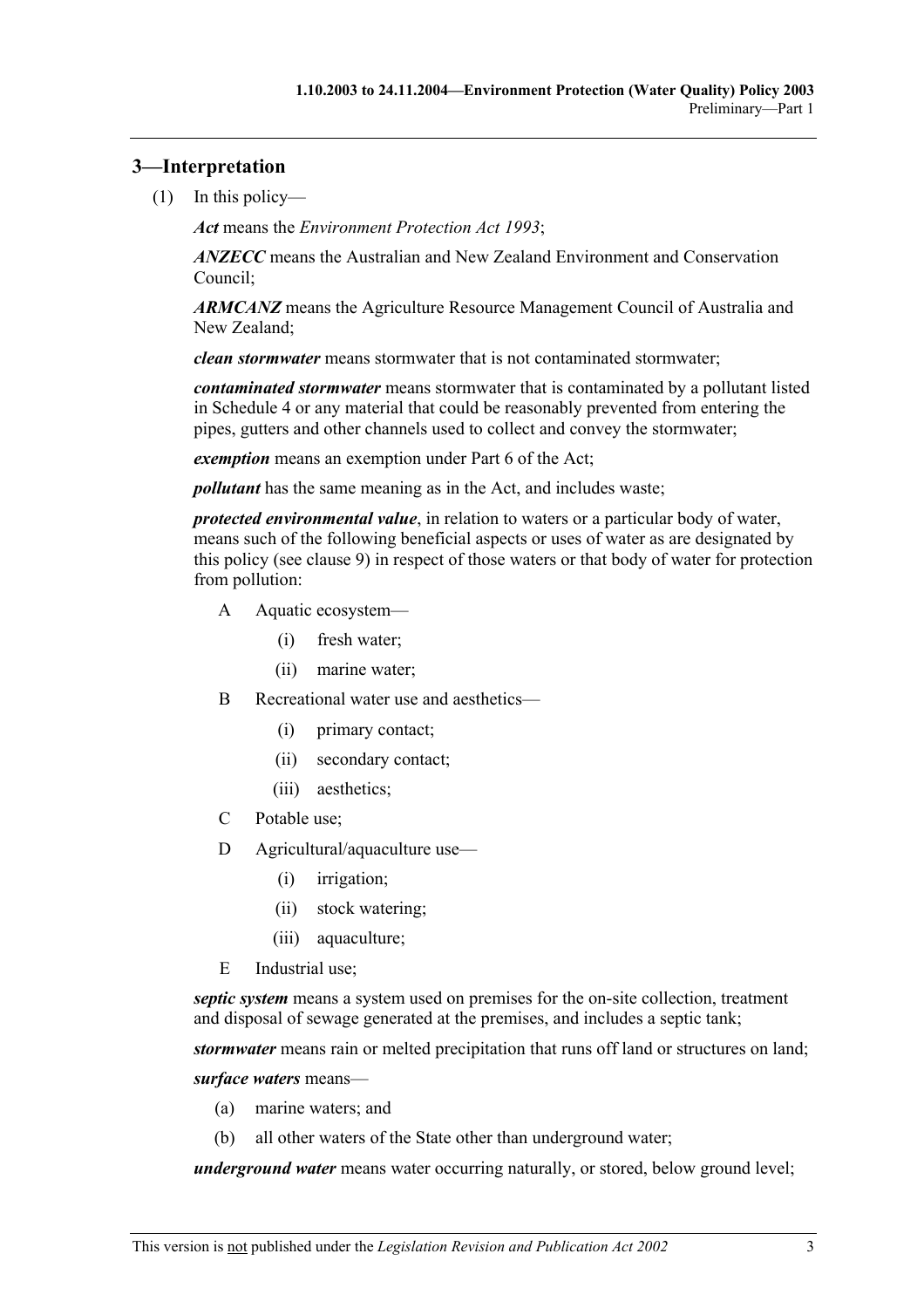*vessel* means a boat, yacht, ship or other vessel capable of floating and being used on water;

*waste* has the same meaning as in the Act, and includes wastewater;

*waste management hierarchy*—see clause 7;

*wastewater* means waste principally consisting of water, and includes wash down water, cooling water, effluent, irrigation runoff and contaminated stormwater;

*wastewater management system* means a system designed and operated for the purpose of collecting and managing wastewater so as to minimise any adverse impacts of the wastewater on the environment;

*wastewater storage lagoon* means any dam, pond or lagoon constructed and used for the purpose of holding wastewater but does not include a sediment retention basin;

*watercourse* means any of the following (whether or not temporarily dry):

- (a) a river, creek or other natural watercourse (whether modified or not);
- (b) a dam or reservoir that collects water flowing in a watercourse;
- (c) a lake, wetland or other body of water through which water flows;
- (d) the Coorong;
- (e) an artificial channel;
- (f) a public stormwater disposal system;
- (g) part of a watercourse;

*water quality criteria*, in relation to protecting a particular protected environmental value, means the maximum concentrations of certain substances permitted by this policy to be in water, or the minimum or maximum levels permitted for certain characteristics of water;

*water quality objectives*—see clause 10;

*waters* means waters to which this policy applies—see clause 4.

- (2) For the purposes of this policy, a person discharges or deposits waste or a pollutant into waters or onto land if the person causes or allows the waste or pollutant to be discharged or deposited into the waters or onto the land or fails to prevent it from entering the waters or escaping onto the land (including by processes such as seepage or infiltration or carriage by wind, rain, sea spray or stormwater or by the rising of the water table).
- (3) For the purposes of this policy, the discharge or deposit of waste or a pollutant into a watercourse that is temporarily dry will be regarded as the discharge or deposit of the waste or pollutant into waters.
- (4) In this policy, the expression *mandatory provision* followed by a statement as to the category of offence is to be taken to signify that contravention of the provision at the foot of which the expression appears is, for the purposes of Part 5 of the Act, an offence of the category so stated.

**Note—** 

Unless the contrary intention appears, terms used in this policy that are defined in the Act have the respective meanings assigned to those terms by the Act.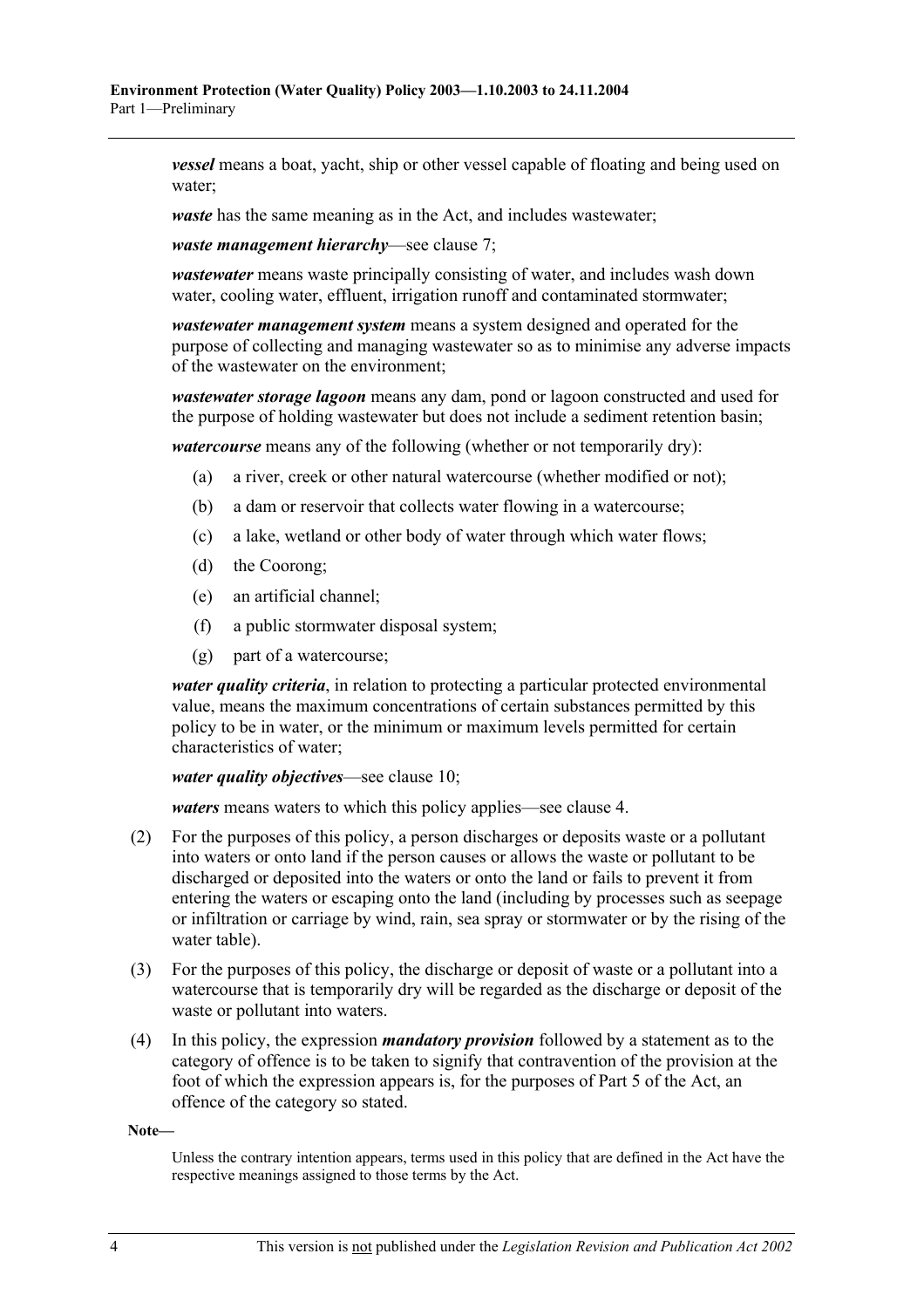## **4—Application of policy**

- (1) Subject to section 7 of the Act and this clause, this policy applies in relation to all surface waters and underground waters including the water within a public stormwater disposal system or irrigation drainage channel, but excluding—
	- (a) water within the pipes and closed tanks of a water reticulation system; and
	- (b) water within a sewage system or wastewater management system; and
	- (c) water within a closed tank constructed of or lined with material impervious to water; and
	- (d) water within a private or public swimming pool.
- (2) This policy does not apply to the discharge of clean stormwater into any waters.
- (3) Except for Part 5, this policy does not apply to the ultimate discharge of stormwater from a public stormwater disposal system into any waters by a government or public authority responsible for the system.
- (4) Nothing in this policy affects the operation of an environmental authorisation granted under the Act, or any authority or exemption given by or under any other Act or law, and in force immediately before the commencement of this policy.

## **5—Revocation of other policies**

The following environment protection policies are revoked:

- (a) *Environment Protection (Marine) Policy 1994* (see *Gazette 27.10.1994 p1380*);
- (b) *Environment Protection (Milking Shed Effluent Management) Policy 1997* (see *Gazette 29.5.1997 p2690*);
- (c) *Environment Protection (Vessels on Inland Waters) Policy 1998* (see *Gazette 8.1.1998 p21*).

## **6—Amendment of policy without following normal procedure (section 32)**

- (1) The following provisions of this policy may be amended by the Minister, by notice in the Gazette, pursuant to section  $32(1)(c)$  of the Act:
	- (a) Division 2 of Part 4;
	- (b) Part 5;
	- (c) Table 2 of Schedule 1;
	- (d) Schedule 2;
	- (e) Schedule 3;
	- (f) Schedule 4;
	- (g) Schedule 5.
- (2) The kinds of changes that may be made to a provision by amendment under subclause (1) are as follows:
	- (a) the provision may be substituted wholly or in part;
	- (b) material may be varied or struck out from the provision;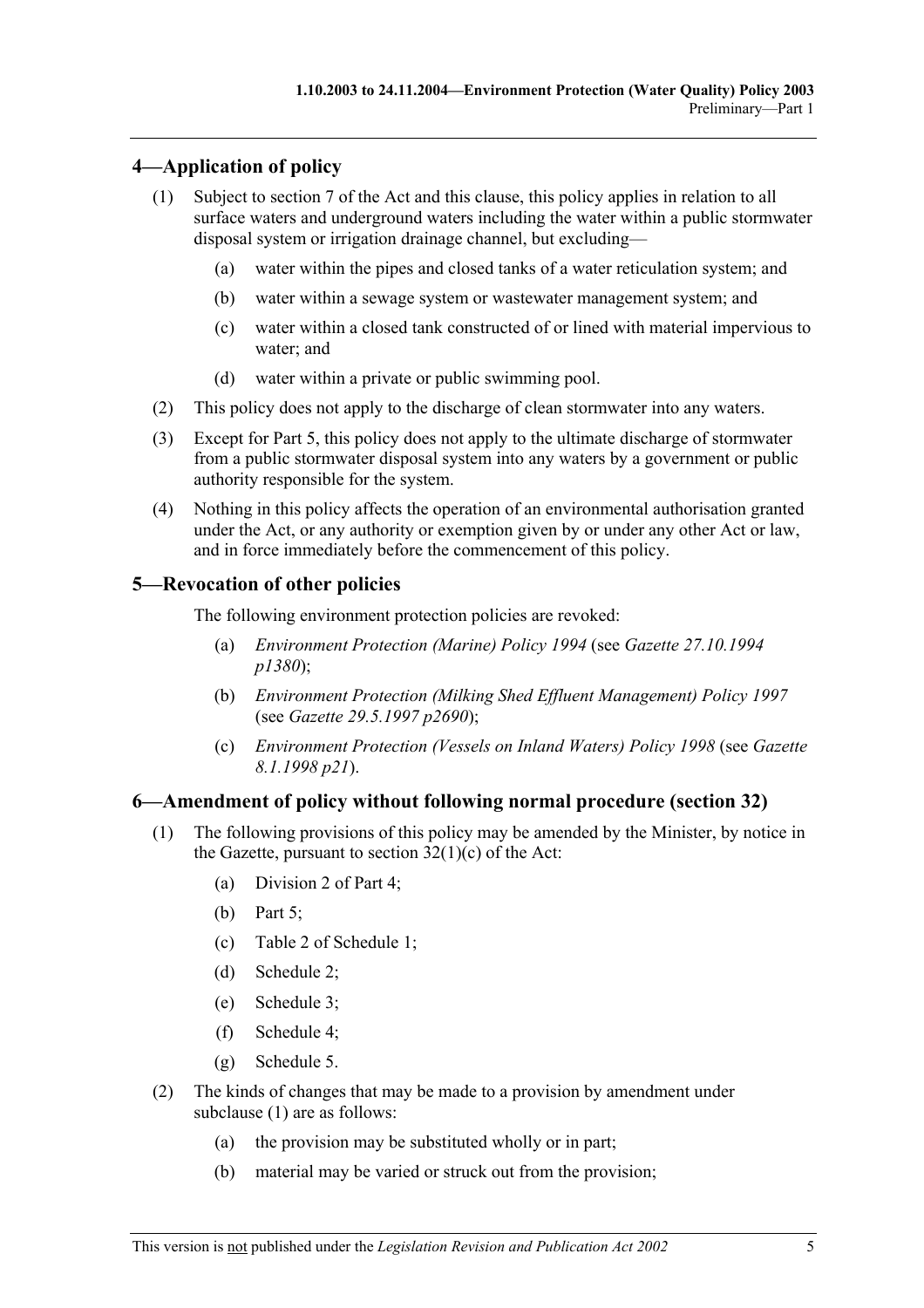- (c) material may be inserted into the provision.
- (3) The Authority cannot make a recommendation to the Minister for amendment of any of the provisions referred to in subclause (1) unless—
	- (a) a proposal for the amendment has been developed, taking into account, where relevant, the principles set out in the *Australian and New Zealand Guidelines for Fresh and Marine Water Quality 2000* prepared by ANZECC/ARMCANZ, as in force from time to time, or in any guidelines substituted for those guidelines; and
	- (b) the proposal has been reduced to writing, clearly setting out the purpose and likely impact of and reasons for the proposed amendment; and
	- (c) there have been consultations with relevant organisations and industries and the community likely to be affected by the proposed amendment; and
	- (d) the views expressed by those consulted have been considered by the Authority and communicated to the Minister.

# **Part 2—Objects of policy**

#### **7—Objects**

- (1) The principal object of this policy is to achieve the sustainable management of waters, by protecting or enhancing water quality while allowing economic and social development.
- (2) This policy more particularly seeks to—
	- (a) focus water quality management on achieving water quality objectives that will protect or enhance the water quality values assigned by this policy to the various areas of water; and
	- (b) ensure that pollution from both diffuse and point sources does not prejudice the achievement of those water quality objectives; and
	- (c) ensure that waste management will be based on doing the following, in the following order of priority (the *waste management hierarchy*):
		- (i) avoiding the production of waste;
		- (ii) minimising, as far as reasonably practicable, the production of waste;
		- (iii) reusing waste;
		- (iv) recycling waste;
		- (v) recovering part of waste for re-use;
		- (vi) treating waste to reduce potentially degrading impacts;
		- (vii) disposing of waste in an environmentally sound manner,

to the effect that, first, the production of waste should be avoided and, second, to the extent that avoidance is not reasonably achievable, the production of waste should, as far as reasonably practicable, be minimised, and so on; and

(d) promote best practice environmental management; and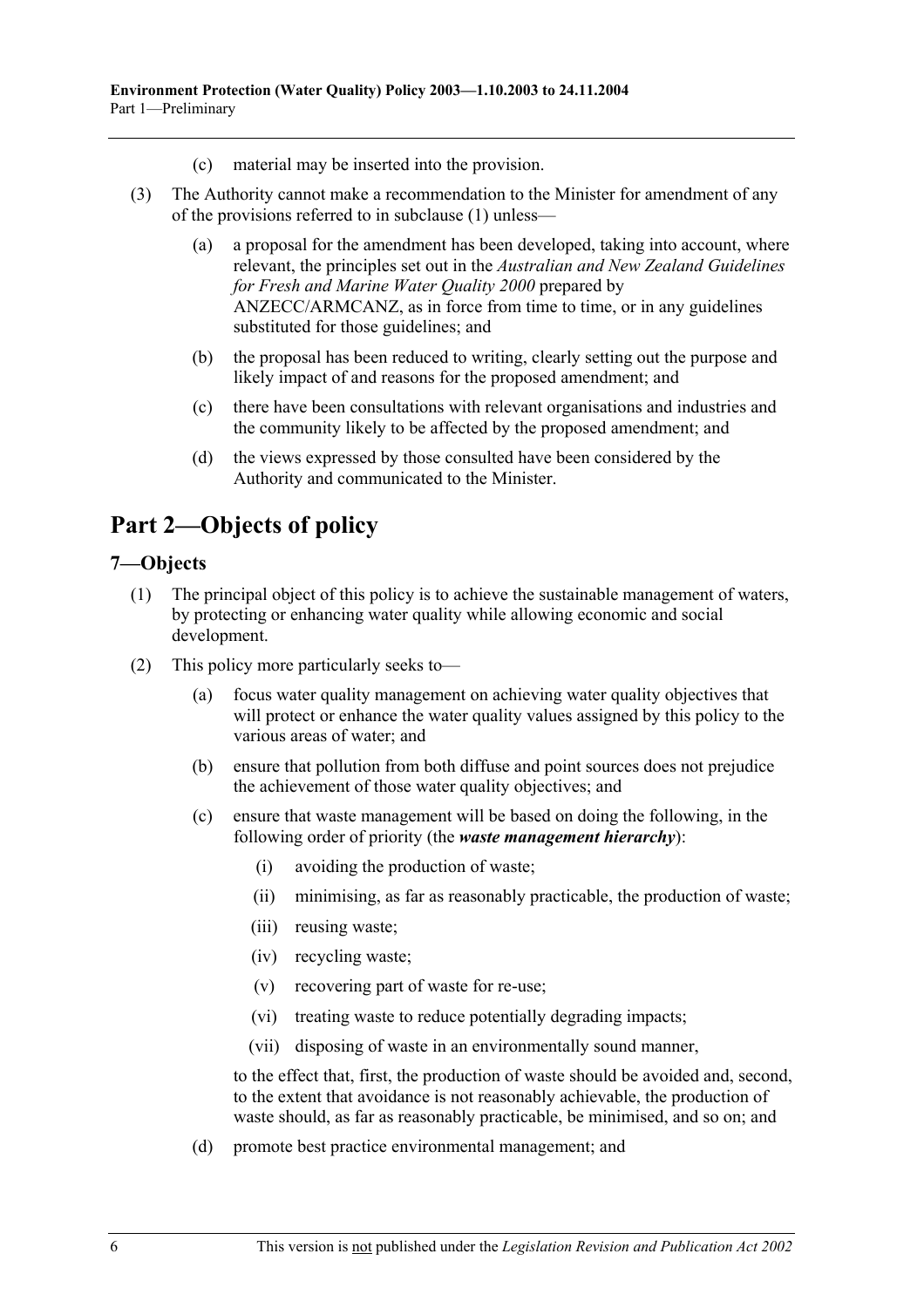(e) promote within the community environmental responsibility and involvement in environmental issues.

# **Part 3—Water quality objectives**

## **8—Designation of protected environmental values (Schedule 1)**

- (1) Subject to this clause, the protected environmental values of the waters to which this policy applies are the values designated for those waters (by an "X") in Table 1 of Schedule 1.
- (2) However, the protected environmental values of a particular body of water described or delineated in Table 2 of Schedule 1 are the values designated in respect of that body of water in that table.

## **9—Water quality criteria (Schedule 2)**

- (1) Subject to this clause, the water quality criteria for waters that have a protected environmental value are the criteria set out in Table 1 of Schedule 2 for waters with that value.
- (2) However, the water quality criteria for a particular body of water described or delineated in Table 2 of Schedule 2 are the criteria designated in respect of that body of water in that table.

## **10—Water quality objectives**

The water quality objectives for any particular waters will be achieved if the provisions of this policy relating to the water quality criteria applicable to those waters are complied with, so that the protected environmental values of those waters are safeguarded.

## **Part 4—Management and control of point source pollution**

## **Division 1—General obligations**

## **11—General obligation to avoid discharge etc into waters**

- (1) A person who is undertaking an activity, or is an occupier of land, must take all reasonable and practicable measures (not being measures that themselves cause environmental harm) to avoid the discharge or deposit of waste from that activity or land—
	- (a) into any waters; or
	- (b) onto land in a place from which it is reasonably likely to enter any waters (including by processes such as seepage or infiltration or carriage by wind, rain, sea spray, or stormwater or by the rising of the water table),

and, in taking those measures, must apply the waste management hierarchy.

 (2) If, after having complied with subclause (1), some waste is to be discharged or deposited, and may lawfully be discharged or deposited, by a person into waters or onto land referred to in subclause (1)(b), the person must take all reasonable and practicable measures to prevent or minimise any resulting environmental harm to waters.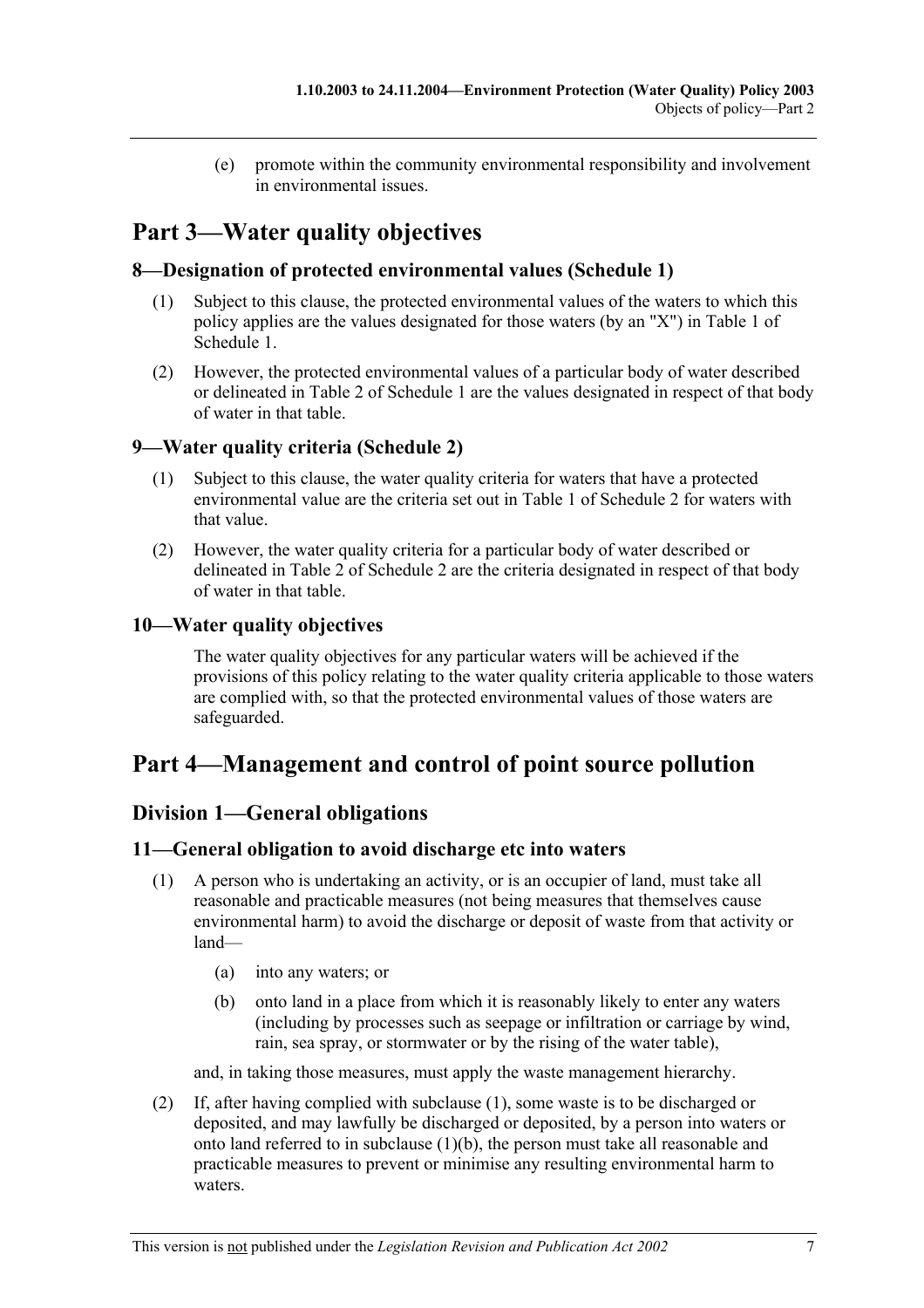(3) Subclause (2) does not derogate from any other provision of this policy.

#### **12—Obligation not to cause certain environmental harm**

A person must not, by discharging or depositing a pollutant into any waters, cause any of the following:

- (a) loss of seagrass or other native aquatic vegetation; or
- (b) a reduction in numbers of any native species of aquatic animal or insect; or
- (c) an increase in numbers of any non-native species of aquatic animal or insect; or
- (d) a reduction in numbers of aquatic organisms necessary to a healthy aquatic ecosystem; or
- (e) an increase in algal or aquatic plant growth; or
- (f) the water to become toxic to vegetation on land; or
- (g) the water to become harmful or offensive to humans, livestock or native animals; or
- (h) an increase in turbidity or sediment levels.

Mandatory provision: Category B offence.

#### **13—Obligation not to contravene water quality criteria (Schedule 2)**

- (1) A person must not, by discharging or depositing a pollutant into any waters, cause any of the water quality criteria applicable (see Schedule 2) to those waters—
	- (a) to be exceeded or, if already exceeded (whether through natural causes, the discharge or deposit of a pollutant or a combination of both), further exceeded; or
	- (b) in the case of a minimum level specified in Schedule 2 in relation to a characteristic of water—to be decreased or, if already decreased (whether through natural causes, the discharge or deposit of a pollutant or a combination of both), further decreased.

Mandatory provision: Category B offence.

(2) In this clause—

*exceeded* or *decreased* means exceeded or decreased as measured by a method approved by the Authority.

 (3) To avoid doubt, if zero constitutes a water quality criterion in Schedule 2 for a particular pollutant, the pollutant must not be detectable in the relevant waters when measured by a method approved by the Authority.

#### **14—Exemption from water quality criteria in surface waters—mixing zones**

 (1) The Authority may only grant a person an exemption from clause 13 in respect of the discharge of waste into surface waters if the person satisfies the Authority that measures can be taken in accordance with subclause (2) to establish an area in the waters where the waste is discharged and mixed with the waters (a *mixing zone*).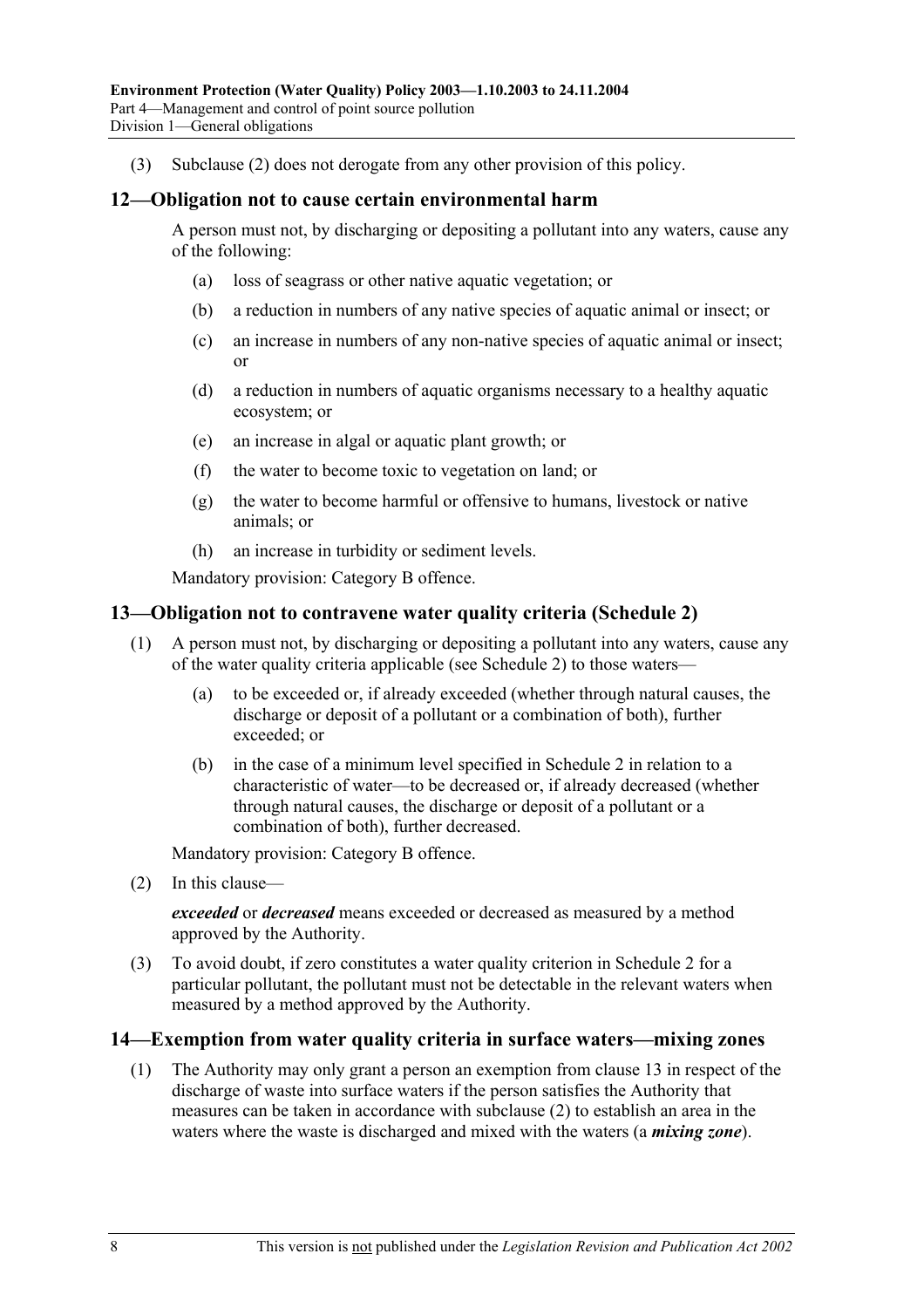- (2) The following requirements apply in relation to a mixing zone:
	- (a) the establishment of the zone must not—
		- (i) pose a significant risk to aquaculture areas, potable water intakes or supplies or marine parks or other areas of water with a high conservation value; or
		- (ii) be inconsistent with a plan adopted under Part 7 of the *Water Resources Act 1997*;
	- (b) the zone must not be situated within waters that—
		- (i) are regularly used to a significant extent for primary contact recreation; or
		- (ii) have significant value as a spawning or nursery area for aquatic organisms;
	- (c) in the case of marine waters (other than estuarine waters), the zone must—
		- (i) have a radius not exceeding 100 metres; and
		- (ii) not be within 200 metres of the mean low water mark of the coast at spring tides;
	- (d) in the case of other surface waters, the zone must have a radius not exceeding 20 metres;
	- (e) the zone's operation must—
		- (i) be sustainable; and
		- (ii) prevent or minimise the presence in or about the waters of objectionable matter or odours, or discolouration, as a result of the discharge; and
		- (iii) not prejudice the water quality objectives for the waters outside the zone.
- (3) If the Authority grants a person an exemption referred to in subclause (1), the Authority must, in addition to any other conditions that may be imposed, impose conditions of the exemption requiring the person to take the measures referred to in this clause.

### **15—Exemption from water quality criteria in underground water attenuation zones**

- (1) The Authority may only grant a person an exemption from clause 13 in respect of the discharge of waste into underground waters if the person satisfies the Authority that measures can be taken in accordance with subclause (2) to establish an area in the waters where the waste is discharged and the concentration of pollutants is reduced by physico-chemical and microbiological processes (an *attenuation zone*).
- (2) The following requirements apply in relation to an attenuation zone:
	- (a) the zone must not be situated wholly or partly within a water protection area within the meaning of Part 8 of the Act;
	- (b) the zone must not extend beyond the boundaries of the land on which the waste is generated except with the consent of the landowners affected: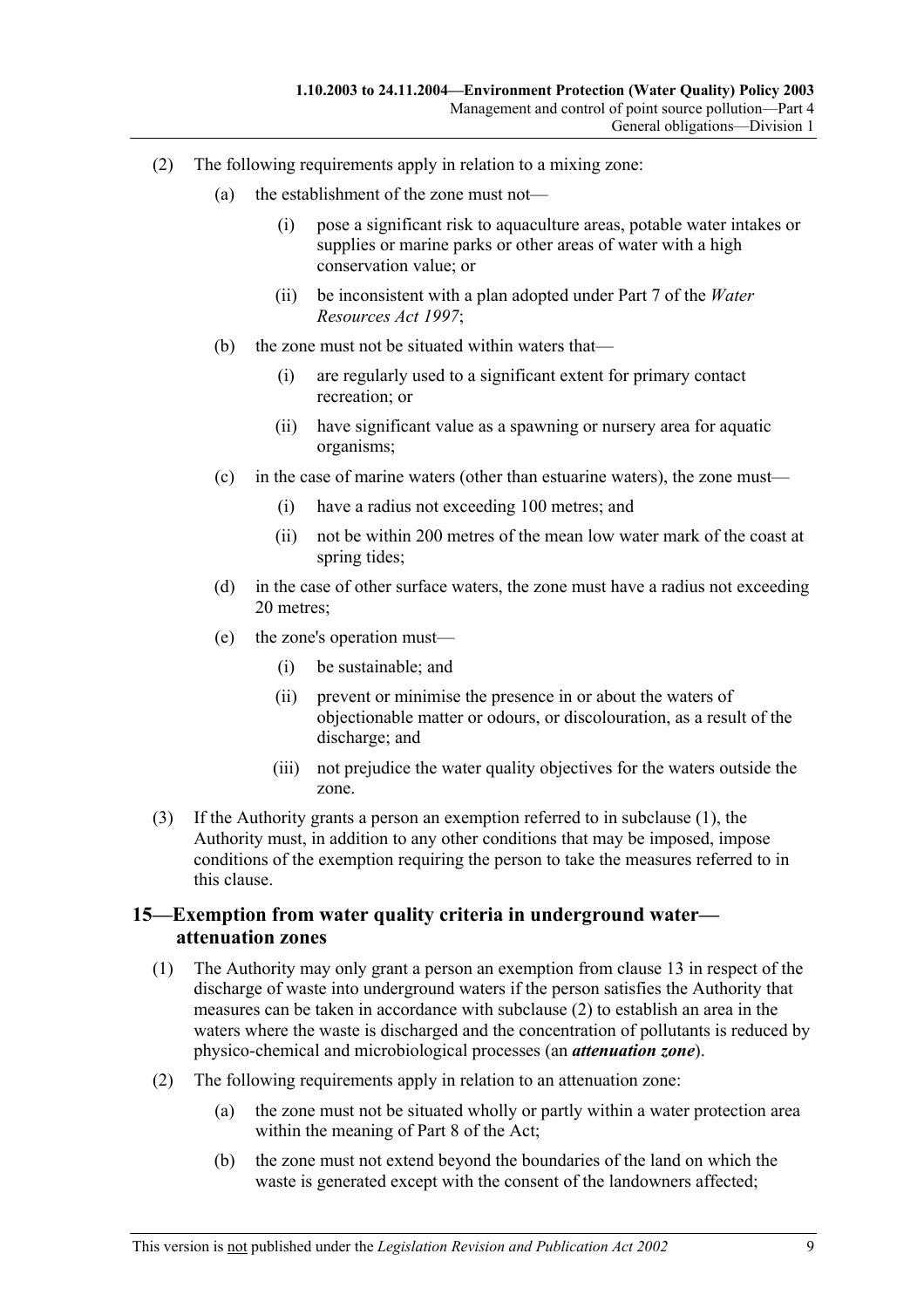- (c) the aquifer must not have high permeability properties (eg. Karst rock or fractured rock aquifers);
- (d) the zone's operation must—
	- (i) be sustainable; and
	- (ii) not prejudice the water quality objectives for the waters outside the zone.
- (3) If the Authority grants a person an exemption referred to in subclause (1), the Authority must, in addition to any other conditions that may be imposed, impose conditions of the exemption requiring the person—
	- (a) to take the measures referred to in this clause; and
	- (b) to take action in accordance with a contingency plan approved by the Authority if pollution from within the attenuation zone is detected outside the zone.

#### **16—Obligation not to exceed discharge limits fixed by policy (Schedule 3)**

 (1) A person must not, in the course of undertaking an activity described in Schedule 3, discharge a pollutant listed in the Schedule into any waters, or a particular body of water described or delineated in the Schedule, at a rate or concentration level that exceeds the rate or concentration level specified by the Schedule in respect of that pollutant.

Mandatory provision: Category B offence.

- (2) The Authority must not grant an exemption from subclause (1) if of the opinion that to do so would—
	- (a) prejudice the water quality objectives for waters inside or outside the area of water to which the proposed exemption would apply; or
	- (b) be inconsistent with a plan adopted under Part 7 of the *Water Resources Act 1997*.

#### **17—Obligation not to discharge or deposit listed pollutants into waters or onto certain land (Schedule 4)**

- (1) A person must not discharge or deposit a pollutant listed in Part 1 of Schedule 4—
	- (a) into any waters; or
	- (b) onto land in a place from which it is reasonably likely to enter any waters (including by processes such as seepage or infiltration or carriage by wind, rain, sea spray or stormwater or by the rising of the water table).

Mandatory provision: Category B offence.

- (2) Subclause (1) does not apply in relation to the lawful use of a pesticide or herbicide if the pesticide or herbicide is manufactured for use in relation to waters and is used at a concentration not exceeding a maximum concentration specified by the manufacturer or by law.
- (3) A person must not discharge or deposit a pollutant listed in Part 2 of Schedule 4 into any waters.

Mandatory provision: Category B offence.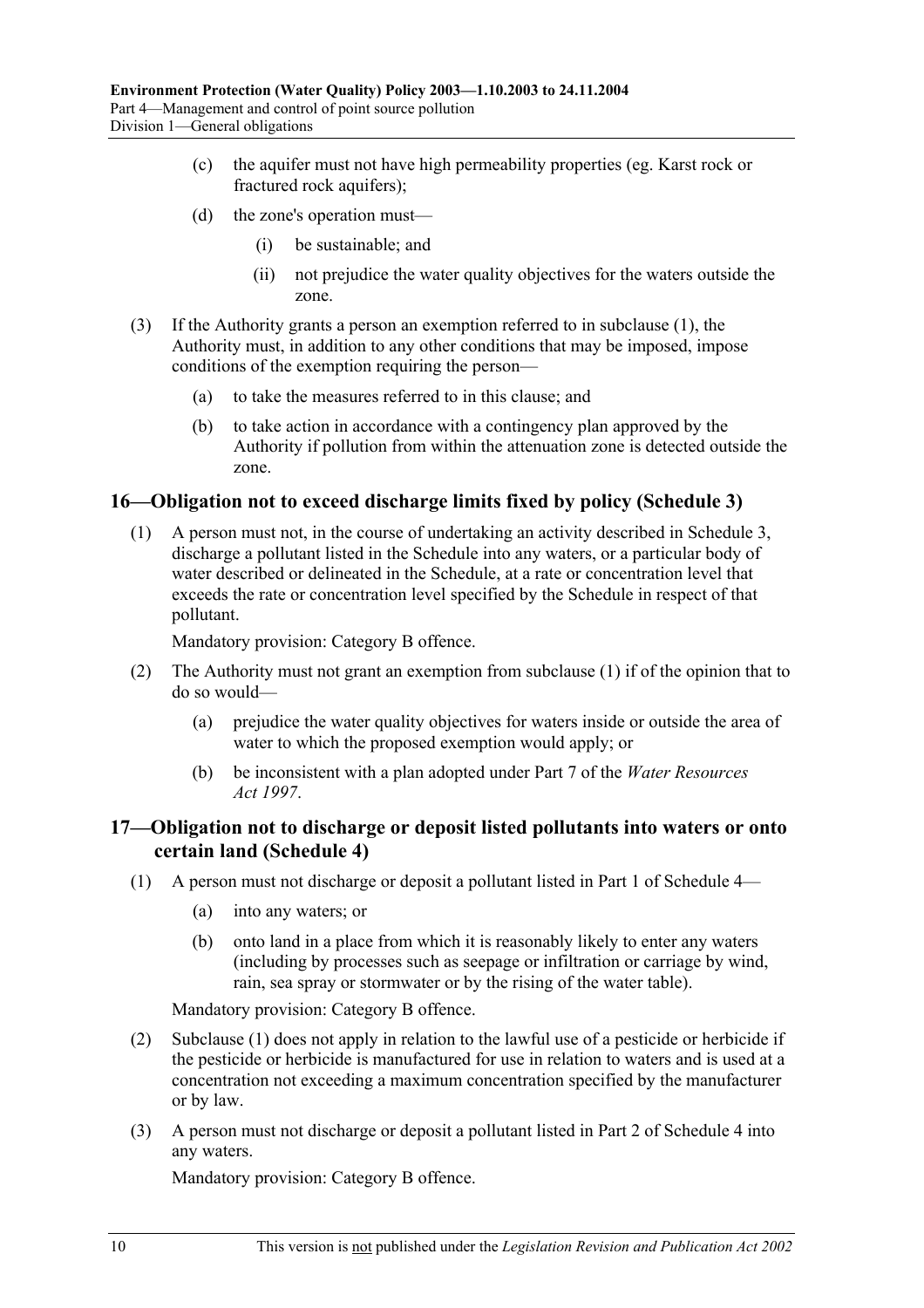#### **18—Wastewater storage lagoons**

- (1) In determining matters required to be determined by the Authority under Part 6 of the Act in relation to an environmental authorisation or an application for an environmental authorisation that involves the construction of a wastewater storage lagoon or an application for a development authorisation referred to the Authority under the *Development Act 1993* that involves the construction of a wastewater storage lagoon, the Authority must take into account the principle that the construction of wastewater storage lagoons should be avoided in the following locations:
	- (a) within the flood plain known as the "1956 River Murray Flood Plain" or any flood plain that is subject to flooding that occurs, on average, more often than once in every 100 years;
	- (b) within a water protection area within the meaning of Part 8 of the Act;
	- (c) within 20 metres of a public road or road reserve;
	- (d) within 50 metres of a bank of a watercourse;
	- (e) within 200 metres of a residence built on land that is owned by some other person;
	- (f) within 500 metres of the high water mark;
	- (g) within an area where the base of the lagoon would be below any seasonal water table.
- (2) A person must not store a pollutant listed in Schedule 5 in a wastewater storage lagoon located in—
	- (a) the flood plain known as the "1956 River Murray Flood Plain"; or
	- (b) a water protection area within the meaning of Part 8 of the Act.

Mandatory provision: Category B offence.

- (3) A person who constructs a wastewater storage lagoon must comply with the following provisions:
	- (a) the lagoon must be constructed so that polluted water in the lagoon cannot intercept with any underlying seasonal water table;
	- (b) in the case of a lagoon that is to be used for storage of wastewater that contains a pollutant listed in Schedule 5, the lagoon must—
		- (i) be constructed of or lined with an impervious material; or
		- (ii) be equipped with leak collection facilities that collect all leakages and return them to the lagoon or dispose of them in some other lawful manner;
	- (c) in the case of a lagoon other than one to which paragraph (b) applies, the lagoon must be constructed of or lined with a barrier that minimises, as far as practicable, leakage from the lagoon;
	- (d) a sufficient number of monitoring bores must be installed and properly placed so that the presence of any leakage can be readily ascertained;
	- (e) the lagoon must be constructed so as not to be liable to inundation or damage from flood waters;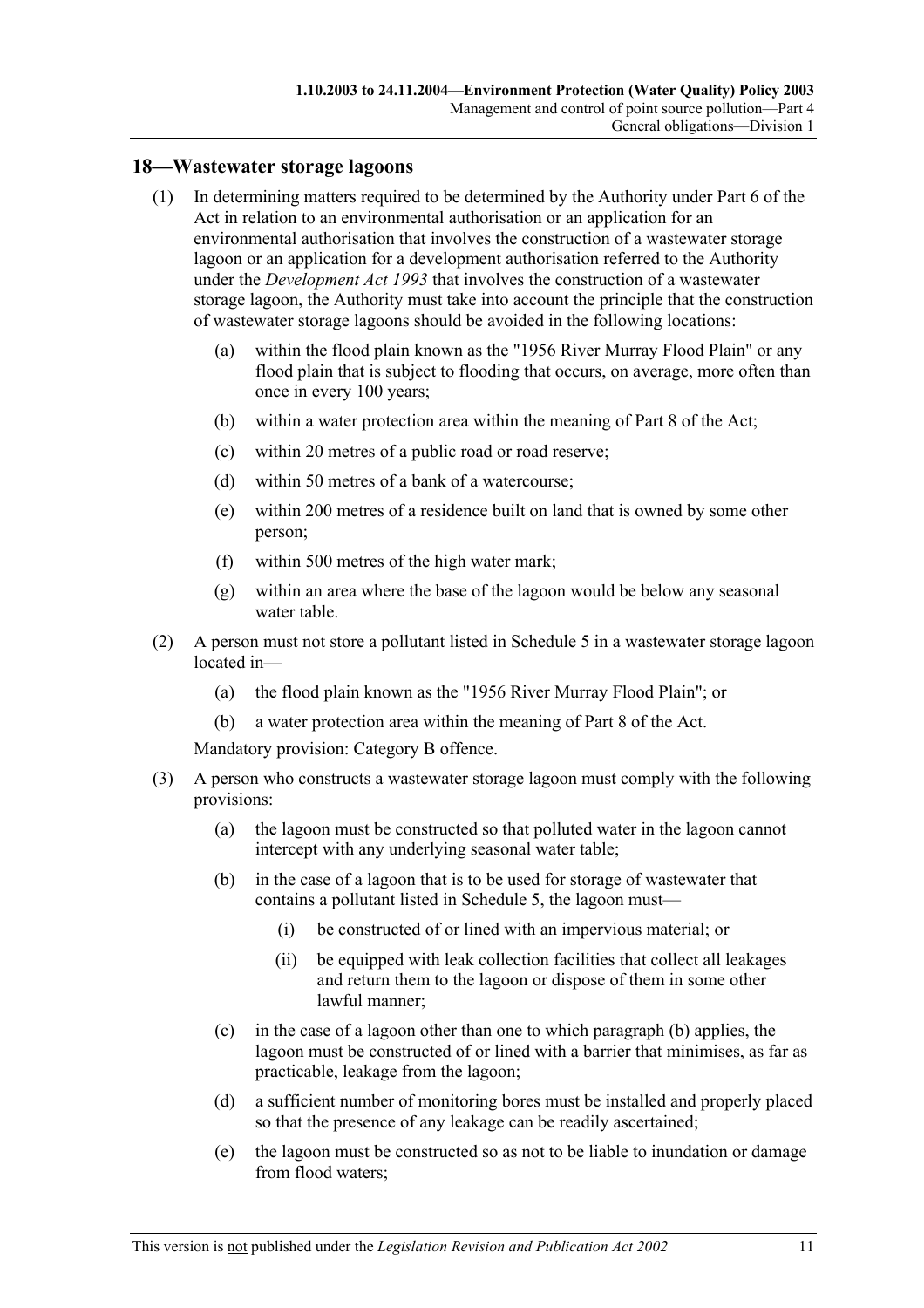(f) if there is any potential for the wastewater in the lagoon being a risk to the health of any animals, sufficient barriers to access to the lagoon by those animals must be installed.

Mandatory provision: Category B offence.

 (4) A person who discharges wastewater into a lagoon to which subclause (3) applies must ensure that the lagoon is maintained in a condition that ensures ongoing compliance with the provisions set out in that subclause.

Mandatory provision: Category B offence.

 (5) A person who discharges wastewater into a wastewater storage lagoon must not allow the water in the lagoon to reach a level that is less than 600 millimetres from the level of the maximum carrying capacity of the lagoon.

Mandatory provision: Category B offence.

### **19—Obligation not to discharge listed pollutants or waste into bores, mine shafts etc (Schedule 4)**

A person must not, after the first year of the operation of this policy, discharge or deposit a pollutant listed in Schedule 4 or any waste into a bore, mine shaft, quarry, well, infiltration basin or other similar structure or a naturally occurring sinkhole.

Mandatory provision: Category B offence.

## **Division 2—Additional obligations relating to particular activities**

#### **20—Application of Division**

Obligations imposed by this Division are in addition to and do not derogate from obligations imposed by the other provisions of this policy.

#### **21—Abattoirs, slaughter houses and poultry processors**

- (1) An operator of an abattoir, slaughter house or poultry processing works must ensure that—
	- (a) the premises incorporate a wastewater management system; and
	- (b) the system is effectively operating in respect of any wastewater generated at the premises while the premises are being used as an abattoir, slaughter house or poultry processing works; and
	- (c) waste generated at the premises is not discharged—
		- (i) into any waters; or
		- (ii) onto land in a place from which it is reasonably likely to enter any waters (including by processes such as seepage or infiltration or carriage by wind, rain, sea spray or stormwater or by the rising of the water table).

Mandatory provision: Category B offence.

 (2) This clause will not apply until the expiry of the first year of the operation of this policy in relation to premises that were, immediately before the commencement of this policy, an abattoir, a slaughter house or a poultry processing works.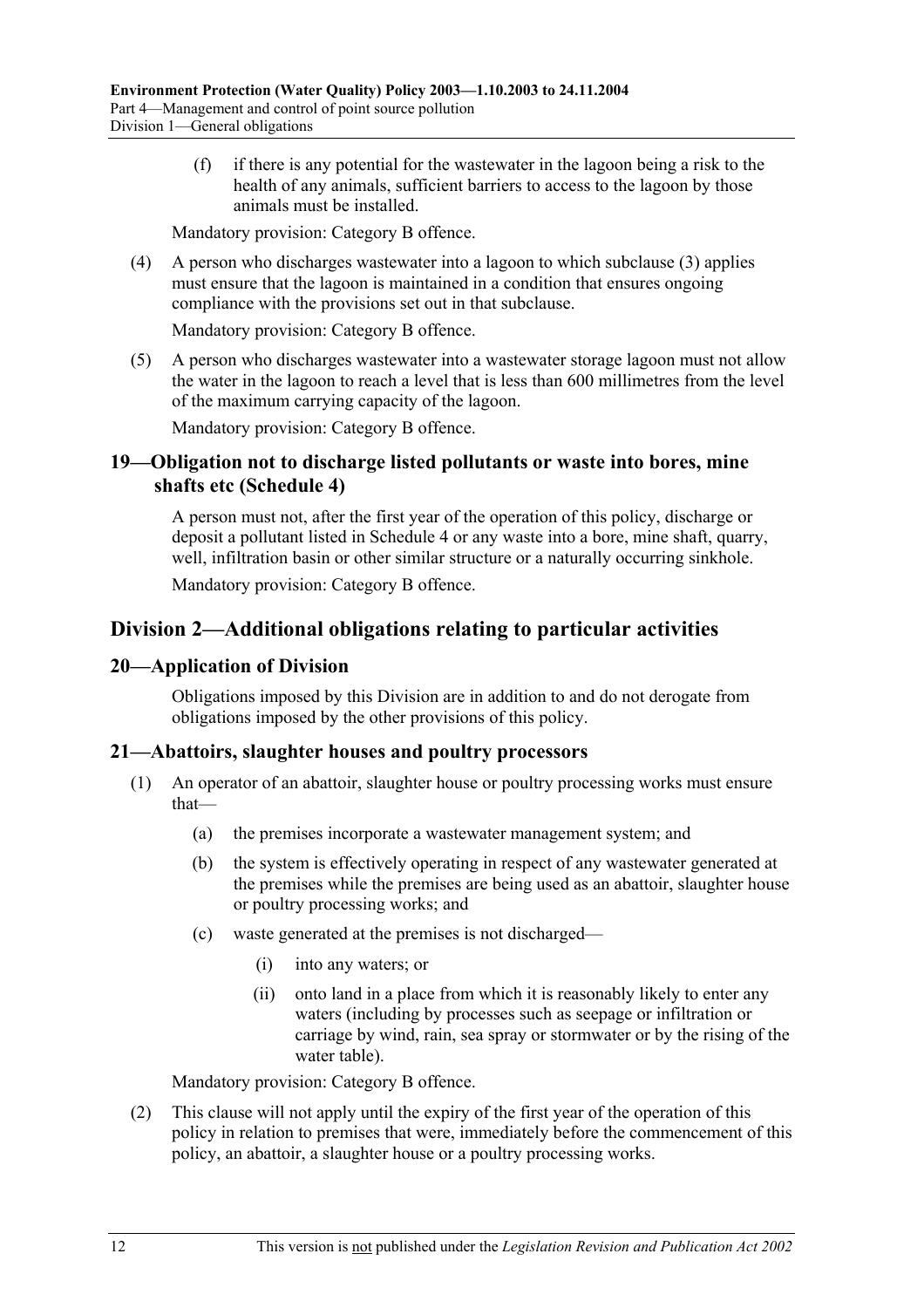### **22—Antifoulants**

(1) In this clause—

*antifoulant* means any chemical substance designed for application to water submerged surfaces to inhibit the growth of plants, animals or other organisms on those surfaces.

- (2) If a person uses an antifoulant, the code titled *Code of Practice for Antifouling and Inwater Hull Cleaning and Maintenance 1997* prepared by ANZECC applies.
- (3) The Authority may issue an environment protection order to a person who uses an antifoulant to give effect to the code referred to in subclause (2).
- (4) A person must, in using an antifoulant, or removing an antifoulant from any surface, comply with the following provisions:
	- (a) the only antifoulant containing tributyltin that may be used is one where the release rate of tributyltin from the antifoulant is less than 5 micrograms per square centimetre per day (as determined in accordance with a method approved by the Authority);
	- (b) an antifoulant containing tributyltin must not be used on a vessel that is less than 25 metres in length unless the hull of the vessel is made of aluminium;
	- (c) the cleaning of the hull of a vessel or the surface of any structure that has been coated with an antifoulant, or of any equipment contaminated with antifoulant, may only be carried out—
		- (i) in dry dock; or
		- (ii) above the high water mark of any waters; or
		- (iii) below the high water mark of any waters while the tide is out to such an extent that there is no tidal water coming into contact with the vessel, structure or equipment;
	- (d) antifoulant residues—
		- (i) must not enter any waters; and
		- (ii) must not come into contact with any land that is below the high water mark of any waters; and
		- (iii) must be collected and disposed of at a waste depot that is authorised under the Act to receive such waste.

Mandatory provision: Category B offence.

#### **23—Cattle feedlots**

(1) In this clause—

*cattle feedlot* means a confined yard or area in which cattle are held and are fed principally by mechanical means or by hand.

- (2) An operator of a cattle feedlot must ensure that—
	- (a) the premises incorporate a wastewater management system; and
	- (b) the system is effectively operating in respect of any wastewater generated at the premises while the premises are being used as a cattle feedlot; and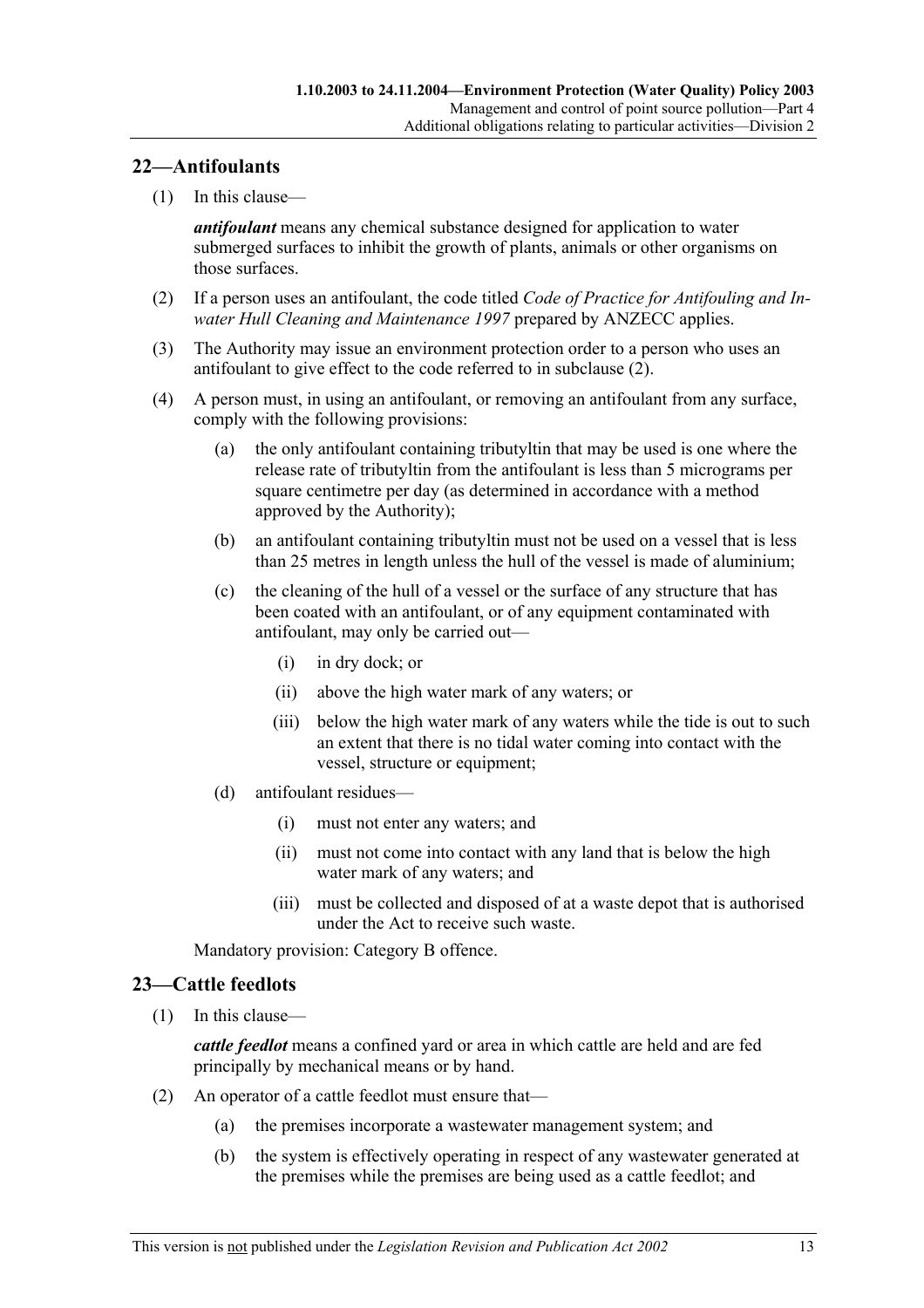- (c) waste generated at the premises is not discharged—
	- (i) into any waters; or
	- (ii) onto land in a place from which it is reasonably likely to enter any waters (including by processes such as seepage or infiltration or carriage by wind, rain, sea spray or stormwater or by the rising of the water table).

Mandatory provision: Category B offence.

- (3) Subclause (2) will not apply until the expiry of the first year of the operation of this policy in relation to premises that were, immediately before the commencement of this policy, a cattle feedlot.
- (4) The Authority must, in determining any matters under Part 6 of the Act in relation to a cattle feedlot, take into account the *Guidelines for Establishment and Operation of Cattle Feedlots in South Australia 1994* prepared by the Authority and Primary Industries SA.

#### **24—Composting works**

(1) In this clause—

*composting works* means works for the production of mushroom or other compost.

- (2) An operator of composting works must ensure that—
	- (a) the premises incorporate a wastewater management system; and
	- (b) the system is effectively operating in respect of any wastewater generated at the premises while the premises are being used as composting works; and
	- (c) waste generated at the premises is not discharged—
		- (i) into any waters; or
		- (ii) onto land in a place from which it is reasonably likely to enter any waters (including by processes such as seepage or infiltration or carriage by wind, rain, sea spray or stormwater or by the rising of the water table).

Mandatory provision: Category B offence.

 (3) This clause will not apply until the expiry of the first year of the operation of this policy in relation to premises that were, immediately before the commencement of this policy, composting works.

#### **25—Concrete batching works**

(1) In this clause—

*concrete batching works* means works for the production of concrete or concrete products by the mixing of cement, sand, rock, aggregate or other similar materials.

- (2) An operator of concrete batching works must ensure that—
	- (a) the premises incorporate a wastewater management system; and
	- (b) the system is effectively operating in respect of any wastewater generated at the premises while the premises are being used as concrete batching works; and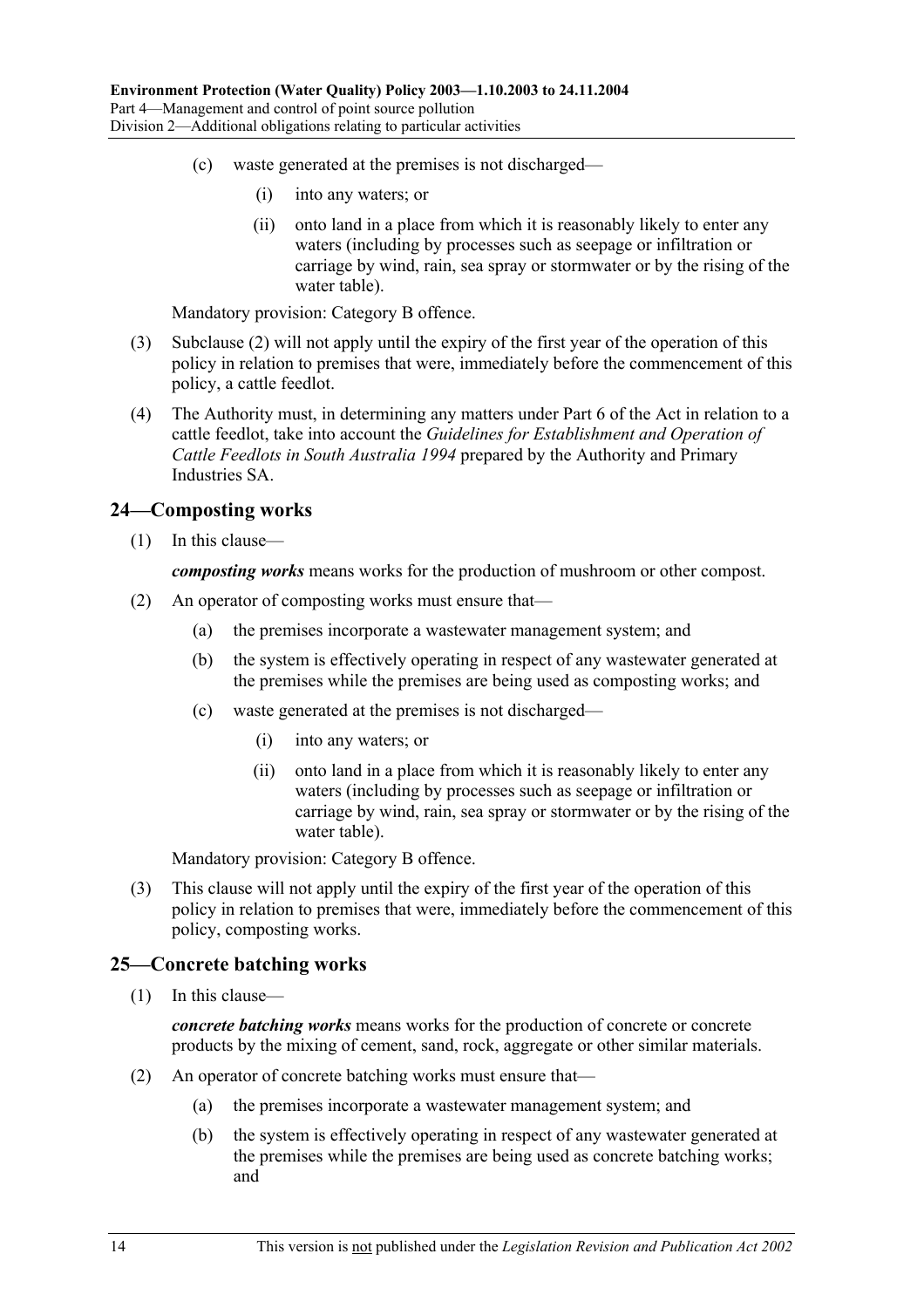- (c) waste generated at the premises is not discharged—
	- (i) into any waters; or
	- (ii) onto land in a place from which it is reasonably likely to enter any waters (including by processes such as seepage or infiltration or carriage by wind, rain, sea spray or stormwater or by the rising of the water table).

Mandatory provision: Category B offence.

 (3) This clause will not apply until the expiry of the first year of the operation of this policy in relation to premises that were, immediately before the commencement of this policy, used for the purposes of concrete batching works.

#### **26—Extractive industries**

(1) In this clause—

*extractive industry* means operations involving extraction, or extraction and processing (by crushing, grinding, milling or separating into different sizes by sieving, air elutriation or in any other manner), of sand, gravel, stone, shell, shale, clay or soil, but does not include the removal of sand for the purposes of beach replenishment, or dredging.

 (2) An operator of an extractive industry must ensure that stormwater that has been contaminated by extracted material on the premises has had as much material removed from it as is reasonably practicable before it is discharged into any waters.

Mandatory provision: Category B offence.

 (3) This clause will not apply until the expiry of the first year of the operation of this policy in relation to premises that were, immediately before the commencement of this policy, used for the purposes of an extractive industry.

#### **27—Fish processing works**

(1) In this clause—

*fish processing works* means premises used for the purposes of scaling, gilling, gutting, filleting, freezing, chilling, packing or otherwise processing fish for sale, but excluding the processing of fish only in the course of a business of selling fish by retail;

*premises* includes a vessel.

- (2) An operator of a fish processing works must ensure that—
	- (a) the premises incorporate a wastewater management system; and
	- (b) the system is effectively operating in respect of any wastewater generated at the premises while the premises are being used as a fish processing works; and
	- (c) waste generated at the premises is not discharged—
		- (i) into any waters; or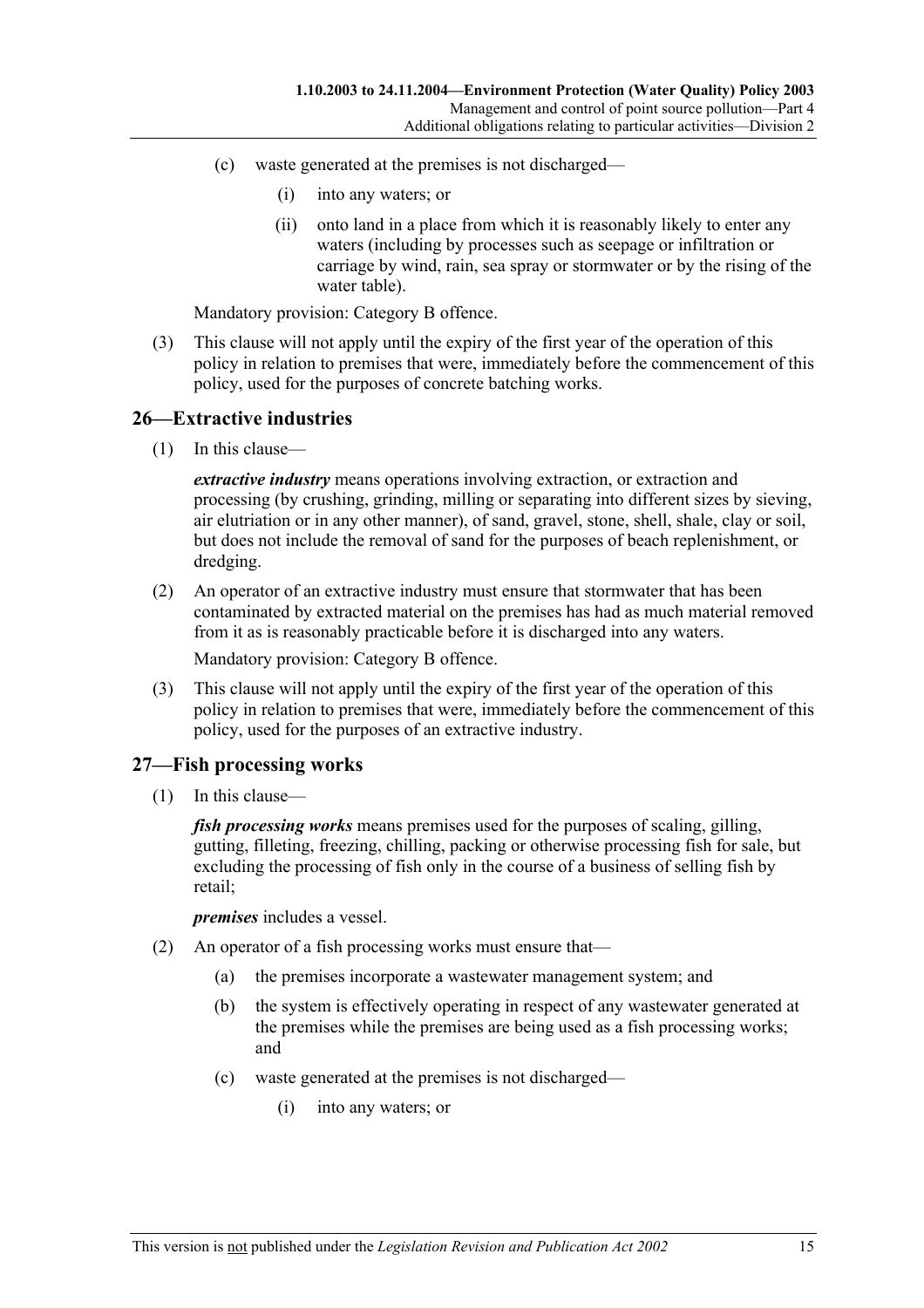(ii) onto land in a place from which it is reasonably likely to enter any waters (including by processes such as seepage or infiltration or carriage by wind, rain, sea spray or stormwater or by the rising of the water table).

Mandatory provision: Category B offence.

 (3) This clause will not apply until the expiry of the first year of the operation of this policy in relation to premises that were, immediately before the commencement of this policy, a fish processing works.

### **28—Milking sheds**

(1) In this clause—

*milking shed* means any structure, whether roofed or not, at which operations for the milking of animals are carried on, including any associated yard areas in which animals are confined prior to or following milking.

- (2) An operator of a milking shed must ensure that—
	- (a) the premises incorporate a wastewater management system; and
	- (b) the system is effectively operating in respect of any wastewater generated at the premises while the premises are being used as a milking shed; and
	- (c) waste generated at the premises is not discharged—
		- (i) into any waters; or
		- (ii) onto land in a place from which it is reasonably likely to enter any waters (including by processes such as seepage or infiltration or carriage by wind, rain, sea spray or stormwater or by the rising of the water table).

Mandatory provision: Category B offence.

- (3) If a person operates a milking shed, the code titled *Code of Practice for Milking Shed Effluent 2003* prepared by the Authority applies.
- (4) The Authority may issue an environment protection order to a person who operates a milking shed to give effect to the code referred to in subclause (3).

#### **29—Milk processing works**

(1) In this clause—

*milk processing works* means premises used for the purposes of separating, evaporating or otherwise processing milk for the manufacture of evaporated or condensed milk, cheese, butter, ice cream or other similar dairy products.

- (2) An operator of milk processing works must ensure that—
	- (a) the premises incorporate a wastewater management system; and
	- (b) the system is effectively operating in respect of any wastewater generated at the premises while the premises are being used as milk processing works; and
	- (c) waste generated at the premises is not discharged—
		- (i) into any waters; or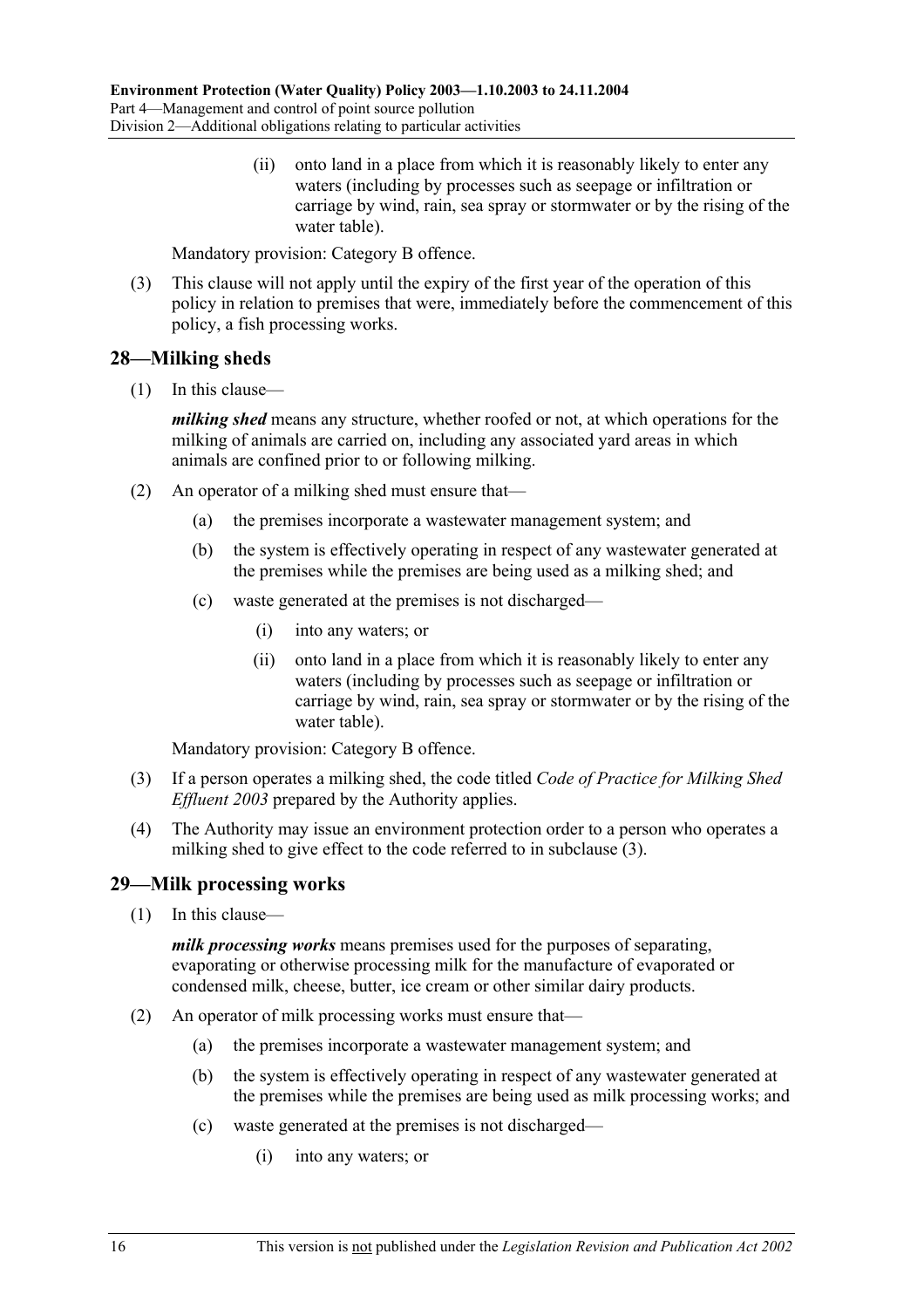(ii) onto land in a place from which it is reasonably likely to enter any waters (including by processes such as seepage or infiltration or carriage by wind, rain, sea spray or stormwater or by the rising of the water table).

Mandatory provision: Category B offence.

 (3) This clause will not apply until the expiry of the first year of the operation of this policy in relation to premises that were, immediately before the commencement of this policy, milk processing works.

#### **30—Piggeries**

(1) In this clause—

*piggery* means premises consisting of confined or roofed structures used for the purposes of the keeping or husbandry of pigs.

- (2) An operator of a piggery must ensure that—
	- (a) the premises incorporate a wastewater management system; and
	- (b) the system is effectively operating in respect of any wastewater generated at the premises while the premises are being used as a piggery; and
	- (c) waste generated at the premises is not discharged—
		- (i) into any waters; or
		- (ii) onto land in a place from which it is reasonably likely to enter any waters (including by processes such as seepage or infiltration or carriage by wind, rain, sea spray or stormwater or by the rising of the water table).

Mandatory provision: Category B offence.

- (3) Subclause (2) will not apply until the expiry of the first year of the operation of this policy in relation to premises that were, immediately before the commencement of this policy, a piggery.
- (4) The Authority must, in determining any matters under Part 6 of the Act in relation to a piggery, take into account the *Development Guidelines for the Establishment of Intensive Piggeries in South Australia 1998* prepared by the Department for Primary Industries and Resources SA, the Authority, the South Australian Farmers' Federation and the Murraylands Regional Development Board.

#### **31—Saleyards**

(1) In this clause—

*saleyard* means a commercial yard at which cattle, sheep or other animals are gathered or confined for the purposes of their sale, auction or exchange, and includes associated transport loading facilities.

- (2) An operator of a saleyard must ensure that—
	- (a) the premises incorporate a wastewater management system; and
	- (b) the system is effectively operating in respect of any wastewater generated at the premises while the premises are being used as a saleyard; and
	- (c) waste generated at the premises is not discharged—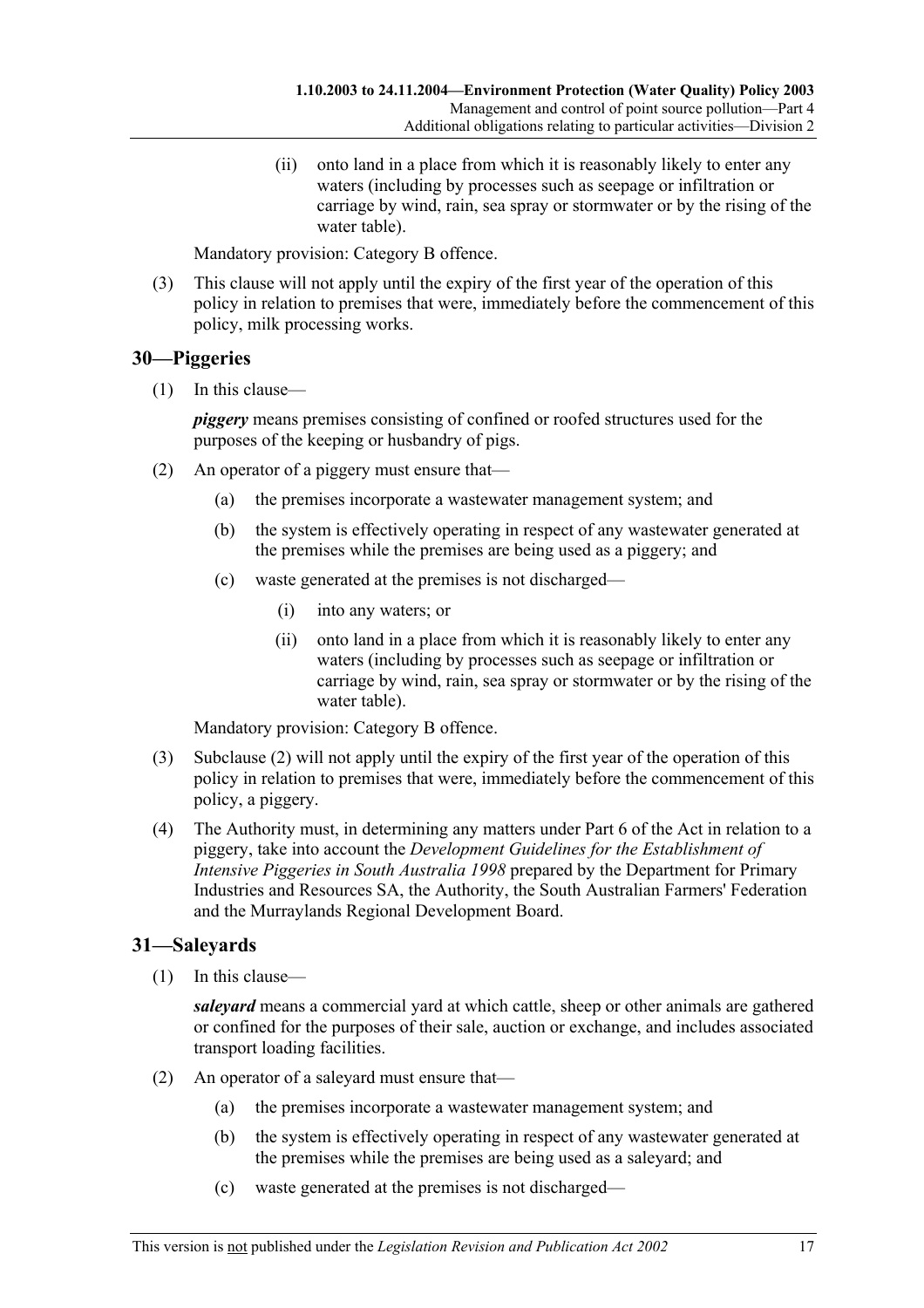- (i) into any waters; or
- (ii) onto land in a place from which it is reasonably likely to enter any waters (including by processes such as seepage or infiltration or carriage by wind, rain, sea spray or stormwater or by the rising of the water table).

Mandatory provision: Category B offence.

 (3) This clause will not apply until the expiry of the first year of the operation of this policy in relation to premises that were, immediately before the commencement of this policy, a saleyard.

#### **32—Septic systems**

- (1) A person who owns or occupies premises at which a septic system is installed must ensure that waste from the septic system is not discharged—
	- (a) into any waters; or
	- (b) onto land in a place from which it is reasonably likely to enter any waters (including by processes such as seepage or infiltration or carriage by wind, rain, sea spray or stormwater or by the rising of the water table).

Mandatory provision: Category B offence.

- (2) Subclause (1) does not apply in relation to—
	- (a) the discharge into waters of wastewater that has been treated to ensure that the water quality objectives for those waters are not prejudiced at the point of discharge; or
	- (b) the discharge onto land referred to in subclause  $(1)(b)$  of wastewater that has been treated to ensure that the water quality objectives for the waters into which the wastewater is reasonably likely to enter are not prejudiced at the point of entry.
- (3) Subclause (1) will not apply until the expiry of the first year of the operation of this policy in relation to a septic system that was installed immediately before the commencement of this policy.
- (4) If a person uses sludge collected from a septic system, the *South Australian Biosolids Guidelines for the Safe Handling, Reuse or Disposal of Biosolids 1998* prepared by the Authority apply.
- (5) The Authority may issue an environment protection order to a person who uses sludge collected from a septic system to give effect to the guidelines referred to in subclause (4).

#### **33—Septic tank effluent disposal schemes**

(1) In this clause—

*septic tank effluent disposal scheme* means a scheme for the collection and disposal of waste from septic systems.

- (2) An operator of a septic tank effluent disposal scheme must ensure that waste from septic systems collected or stored by the operator is not discharged—
	- (a) into any waters; or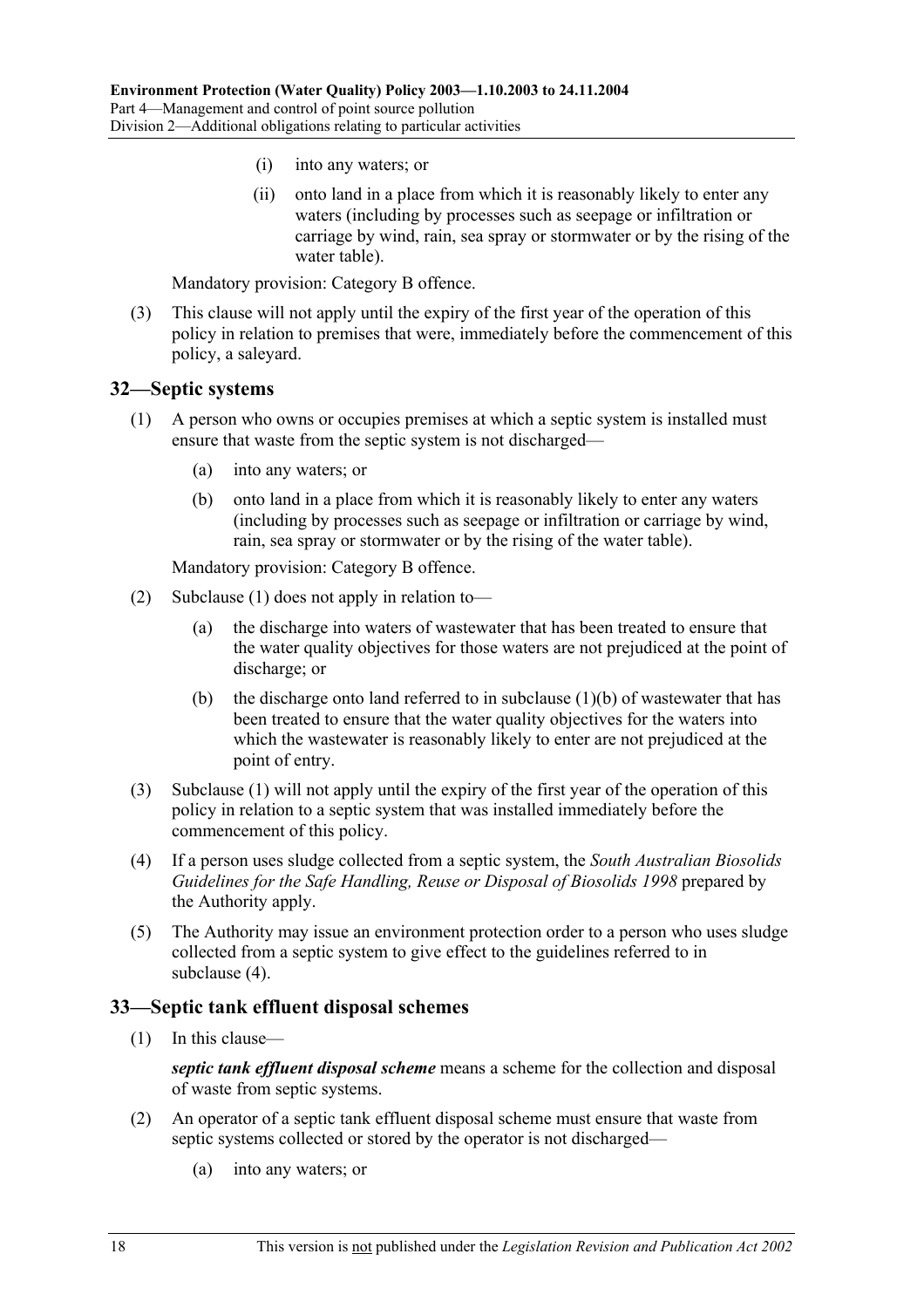(b) onto land in a place from which it is reasonably likely to enter any waters (including by processes such as seepage or infiltration or carriage by wind, rain, sea spray or stormwater or by the rising of the water table).

Mandatory provision: Category B offence.

- (3) Subclause (2) does not apply in relation to—
	- (a) the discharge into waters of wastewater that has been treated to ensure that the water quality objectives for those waters are not prejudiced at the point of discharge; or
	- (b) the discharge onto land referred to in subclause  $(2)(b)$  of wastewater that has been treated to ensure that the water quality objectives for the waters into which the wastewater is reasonably likely to enter are not prejudiced at the point of entry.
- (4) Subclause (2) will not apply until the expiry of the first year of the operation of this policy in relation to a scheme that was operating immediately before the commencement of this policy.
- (5) If a person supplies wastewater collected from septic systems under a septic tank effluent disposal scheme for reuse, or reuses such wastewater, the *South Australian Reclaimed Water Guidelines 1999* prepared by the Department of Human Services and the Environment Protection Agency apply.
- (6) If a person supplies sludge collected from septic systems under a septic tank effluent disposal scheme for reuse, or reuses any such sludge, the *South Australian Biosolids Guidelines for the Safe Handling, Reuse or Disposal of Biosolids 1996* prepared by the Authority apply.
- (7) The Authority may issue an environment protection order to a person who undertakes an activity referred to in subclause  $(5)$  or  $(6)$  to give effect to the guidelines referred to in the subclause.

#### **34—Sewerage systems and sewage treatment systems**

- (1) An operator of a sewerage system or sewage treatment system must ensure that untreated matter conveyed by the system or wastewater generated by the system is not discharged—
	- (a) into any waters; or
	- (b) onto land in a place from which it is reasonably likely to enter any waters (including by processes such as seepage or infiltration or carriage by wind, rain, sea spray or stormwater or by the rising of the water table).

Mandatory provision: Category B offence.

- (2) Subclause (1) does not apply in relation to—
	- (a) the discharge into waters of wastewater that has been treated to ensure that the water quality objectives for those waters are not prejudiced at the point of discharge; or
	- (b) the discharge onto land referred to in subclause  $(1)(b)$  of wastewater that has been treated to ensure that the water quality objectives for the waters into which the wastewater is reasonably likely to enter are not prejudiced at the point of entry.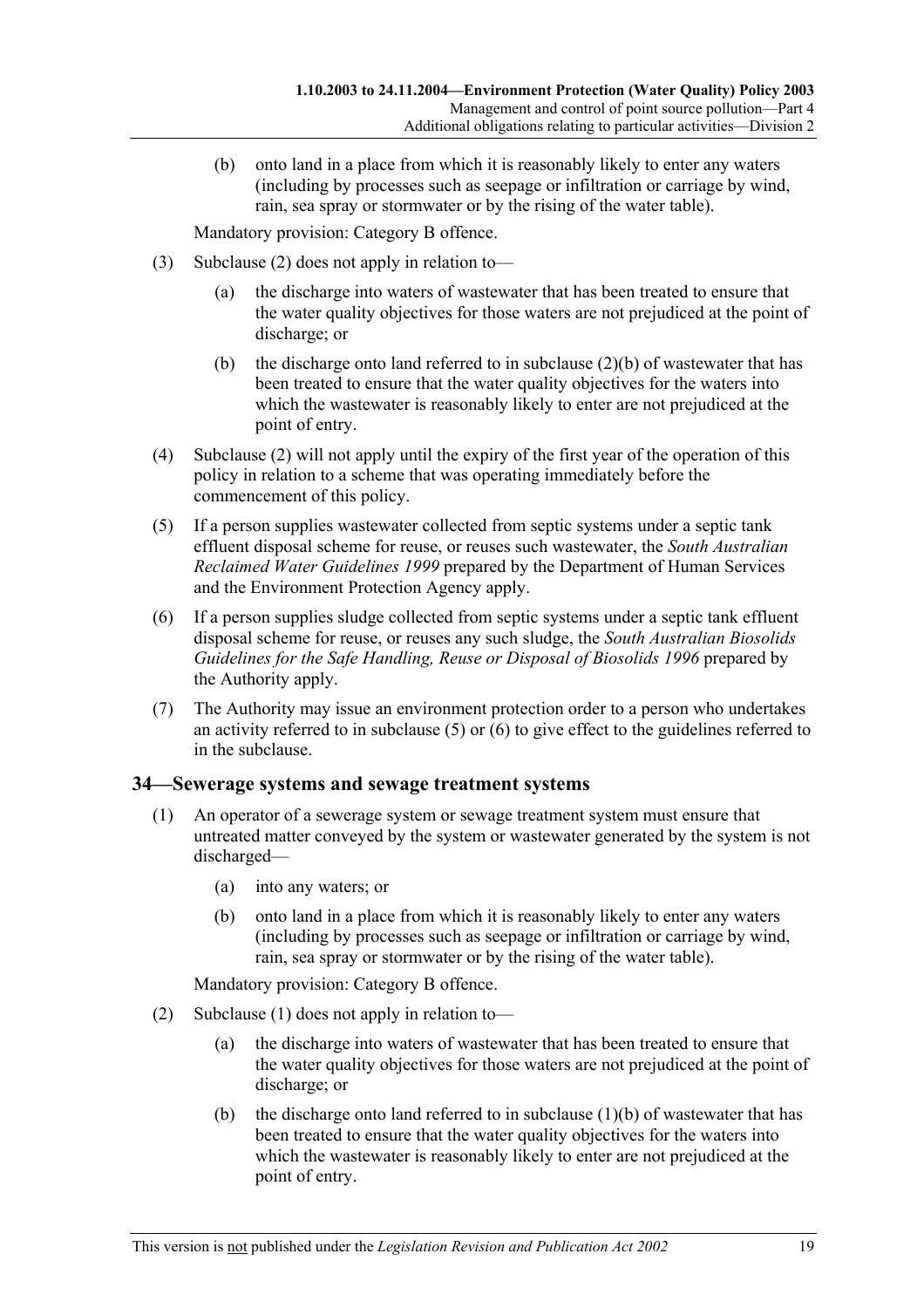- (3) Subclause (1) will not apply until the expiry of the first year of the operation of this policy in relation to a sewerage system that was operating immediately before the commencement of this policy.
- (4) If a person supplies wastewater collected from a sewage treatment system for reuse, or reuses such wastewater, the *South Australian Reclaimed Water Guidelines 1999* prepared by the Department of Human Services and the Environment Protection Agency apply.
- (5) If a person supplies sludge collected from a sewage treatment system for reuse, or reuses any such sludge, the *South Australian Biosolids Guidelines for the Safe Handling, Reuse or Disposal of Biosolids 1996* prepared by the Authority apply.
- (6) The Authority may issue an environment protection order to a person who undertakes an activity referred to in subclause (4) or (5) to give effect to the guidelines referred to in the subclause.

## **35—Tanneries and fellmongeries**

(1) In this clause—

*tannery or fellmongery* means works for the commercial preservation or treatment of animal skins or hides, but excluding—

- (a) the processing of skins or hides by primary producers in the course of primary production activities outside township areas; and
- (b) the processing of skins or hides in the course of taxidermy.
- (2) An operator of a tannery or fellmongery must ensure that—
	- (a) the premises incorporate a wastewater management system; and
	- (b) the system is effectively operating in respect of any wastewater generated at the premises while the premises are being used as a tannery or fellmongery; and
	- (c) waste generated at the premises is not discharged—
		- (i) into any waters; or
		- (ii) onto land in a place from which it is reasonably likely to enter any waters (including by processes such as seepage or infiltration or carriage by wind, rain, sea spray or stormwater or by the rising of the water table).

Mandatory provision: Category B offence.

 (3) This clause will not apply until the expiry of the first year of the operation of this policy in relation to premises that were, immediately before the commencement of this policy, a tannery or fellmongery.

#### **36—Vessels on inland waters—waste**

(1) In this clause—

*grey water* means water used in washing, laundering, bathing or showering;

*inland waters* means the surface waters of the State that are not marine waters, but includes the Coorong.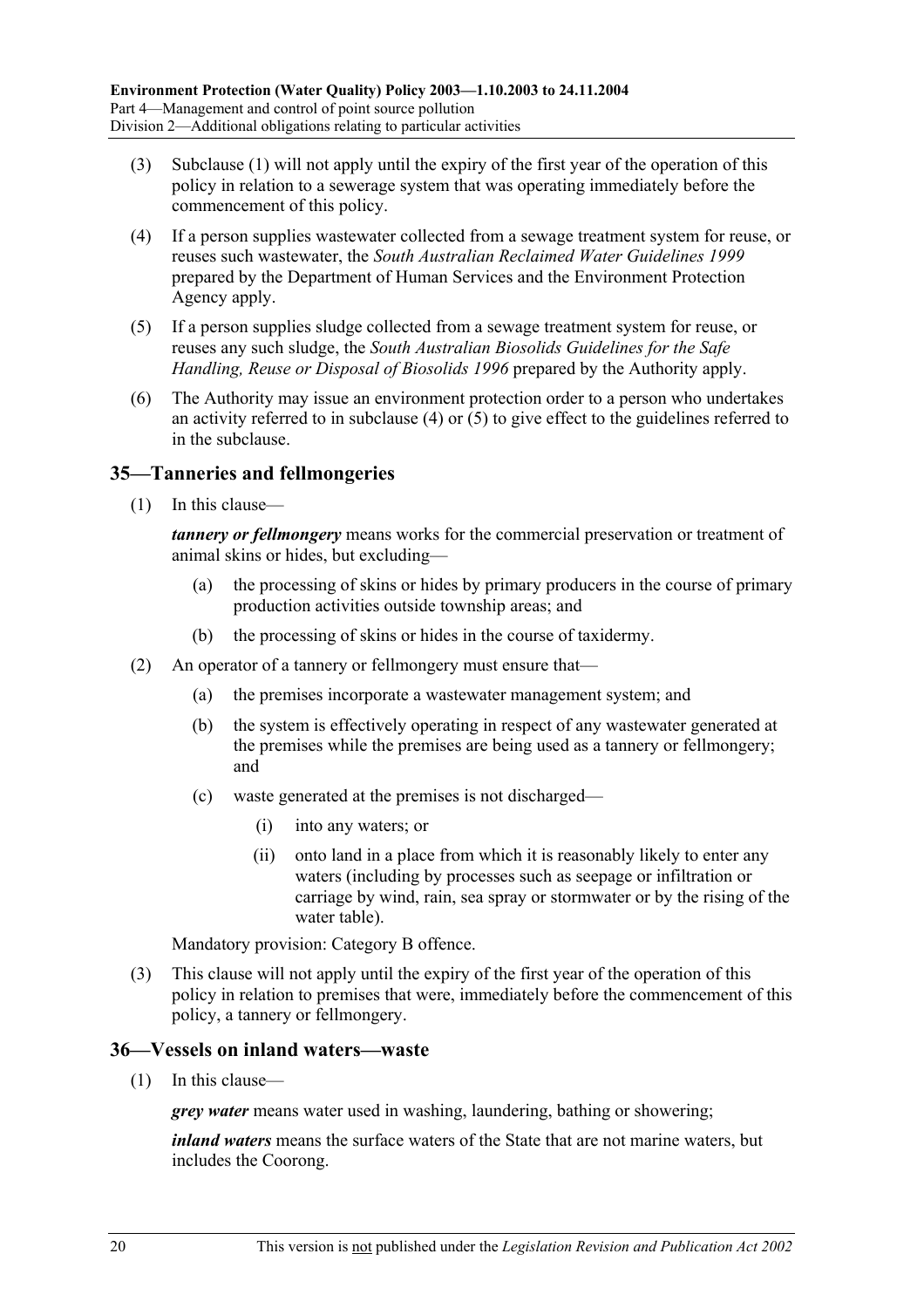(2) The owner, or the person in charge, of a vessel must ensure that, while the vessel is on inland waters, all waste produced on or brought onto the vessel is stored on the vessel in a container from which it cannot escape.

Mandatory provision: Category B offence.

- (3) Subclause (2) does not prevent the discharge into waters of grey water that has been treated to ensure that the water quality objectives for those waters are not prejudiced at the point of discharge.
- (4) Subclause (2) will not apply in relation to grey water until a day to be fixed by the Minister by notice in the Gazette.
- (5) It will not be necessary in any proceedings for an offence against subclause (2) to prove that waste actually escaped from a container.
- (6) The code titled *Code of Practice for Vessels on Inland Waters 2003* prepared by the Authority applies in relation to vessels on inland waters.
- (7) The Authority may issue an environment protection order to the owner or person in charge of a vessel on inland waters to give effect to the code referred to in subclause (6).

### **37—Waste depots**

(1) In this clause—

*waste depot* means premises used for the reception, storage, treatment or disposal of waste, and includes a landfill depot.

- (2) An operator of a waste depot must not discharge waste deposited or generated at the depot—
	- (a) into any waters; or
	- (b) onto land in a place from which it is reasonably likely to enter any waters (including by processes such as seepage or infiltration or carriage by wind, rain, sea spray or stormwater or by the rising of the water table).

Mandatory provision: Category B offence.

- (3) Subclause (2) will not apply until the expiry of the first year of the operation of this policy in relation to premises that were, immediately before the commencement of this policy, a waste depot.
- (4) The Authority must, in determining any matters under Part 6 of the Act in relation to a waste depot, take into account the *Guidelines for Major Solid Waste Landfill Depots 1998* prepared by the Environment Protection Agency.

## **38—Wineries and distilleries**

(1) In this clause—

*winery or distillery* means premises used for the purposes of processing grapes or other produce to make wine or spirits, but excludes works for bottling only.

- (2) An operator of a winery or distillery must ensure that—
	- (a) the premises incorporate a wastewater management system; and
	- (b) the system is effectively operating in respect of any wastewater generated at the premises while the premises are being used as a winery or distillery; and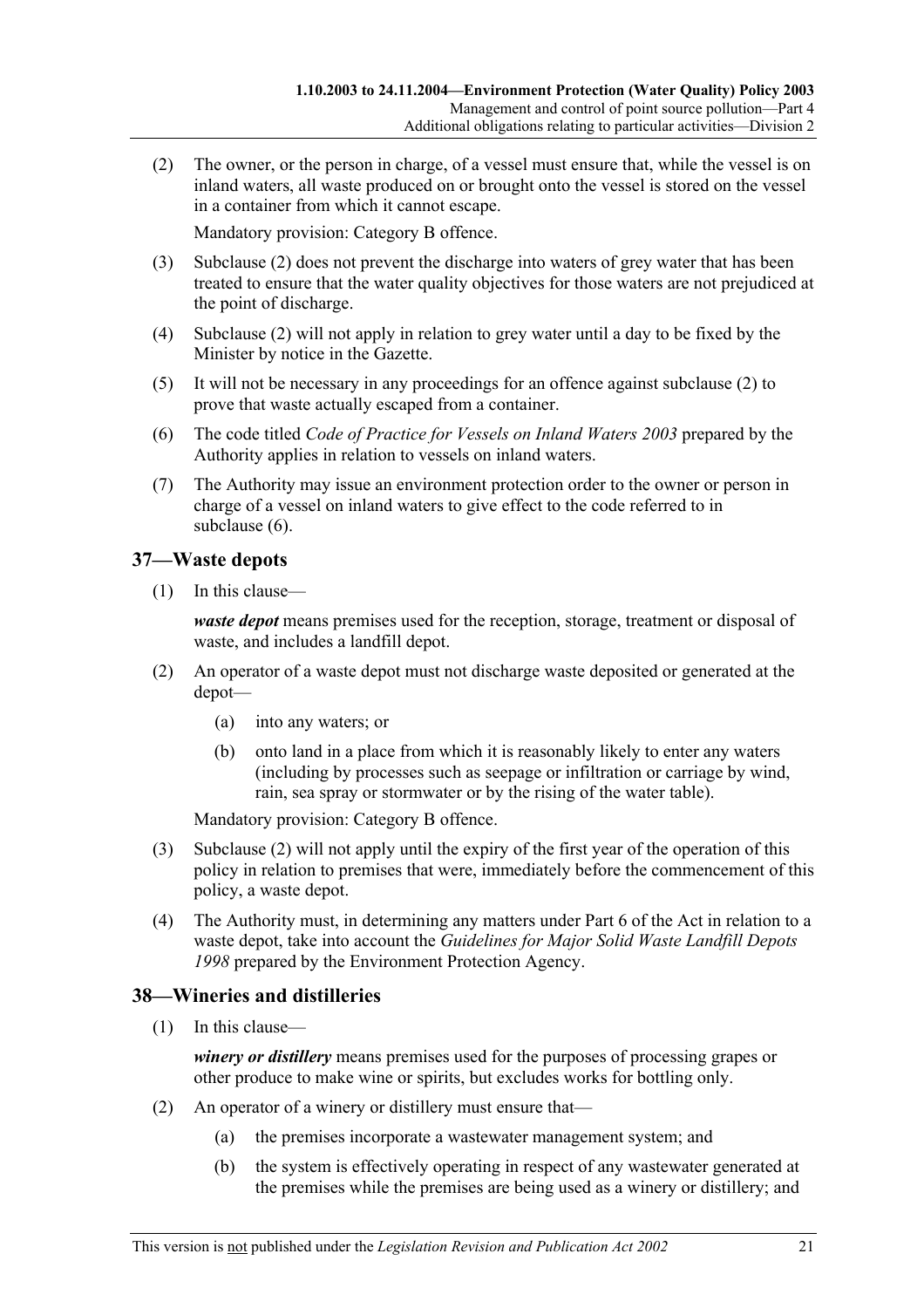- (c) waste generated at the premises is not discharged—
	- (i) into any waters; or
	- (ii) onto land in a place from which it is reasonably likely to enter any waters (including by processes such as seepage or infiltration or carriage by wind, rain, sea spray or stormwater or by the rising of the water table).

Mandatory provision: Category B offence.

 (3) This clause will not apply until the expiry of the first year of the operation of this policy in relation to premises that were, immediately before the commencement of this policy, a winery or a distillery.

## **Part 5—Management and control of diffuse sources of pollution**

#### **39—Road construction and maintenance—stormwater**

If an authority constructs or maintains a public road, the code titled the *Stormwater Pollution Prevention Code of Practice for Local, State and Federal Government 1997* prepared by the Authority applies.

### **40—Building and construction industry—stormwater**

If a person undertakes a building or construction activity described in the *Stormwater Pollution Prevention Code of Practice for the Building and Construction Industry 1998* prepared by the Authority, that code applies.

#### **41—Urban stormwater**

If an authority undertakes the management of a stormwater system, or a part of such a system, the code titled *Stormwater Pollution Prevention General Code of Practice for Local, State and Federal Government 1997* prepared by the Authority applies.

#### **42—Authority may issue environment protection order to give effect to code of practice under this Part**

The Authority may issue an environment protection order to a person who undertakes an activity referred to in this Part to give effect to the code that applies to the activity.

#### **43—Matters to be taken into account by Authority**

In determining any matters under Part 6 of the Act in relation to an activity or development, the Authority must—

- (a) take into account the potential of the activity or development to cause pollution of any waters through soil erosion, stormwater runoff or infiltration of pollutants through the soil; and
- (b) consider the requirements that should, in the event of an authorisation being granted, be imposed on all relevant persons for the purposes of preventing or minimising the pollution or its harmful effects,

and in imposing any such requirements, the Authority must take into account the *Stormwater Pollution Prevention Code of Practice for the Building and Construction Industry 1998* prepared by the Authority.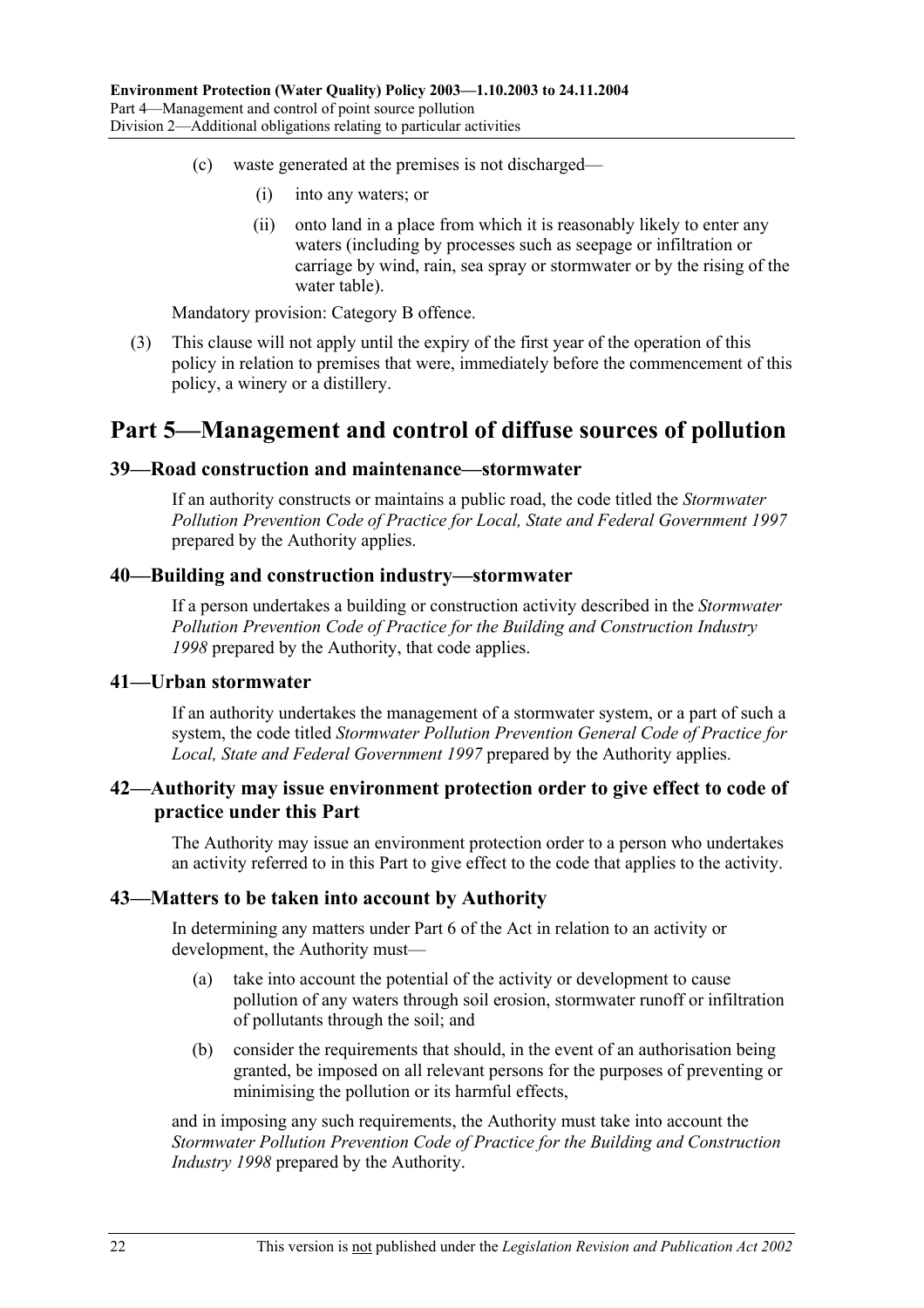# **Part 6—Exemption conditions requiring monitoring and reporting**

### **44—Exemption conditions requiring monitoring and reporting**

- (1) In granting an exemption to a person from a provision of this policy relating to the discharge of waste or pollutants into waters, the Authority must, in addition to any other conditions on which the exemption is granted, attach a condition that provides for a monitoring and reporting program to be carried out by the person.
- (2) The Authority may, as part of a monitoring and reporting program, require the person undertaking the program to have the program independently checked and verified at regular intervals and to make the results of those checks available to the Authority.

# **Schedule 1—Protected environmental values**

(Clause 8)

### **Definitions**

In this Schedule and Schedule 2—

*aesthetics*, in relation to any waters, means the naturally occurring colour, smell, clarity and general appearance of the waters;

*primary contact*, in relation to any waters, means use of the waters for recreational activities involving immersion of the body in the water (eg, swimming, diving, surfing and water skiing);

*secondary contact*, in relation to any waters, means use of the waters for recreational activities involving some contact with the water, but not generally bodily immersion (eg, wading, boating and fishing).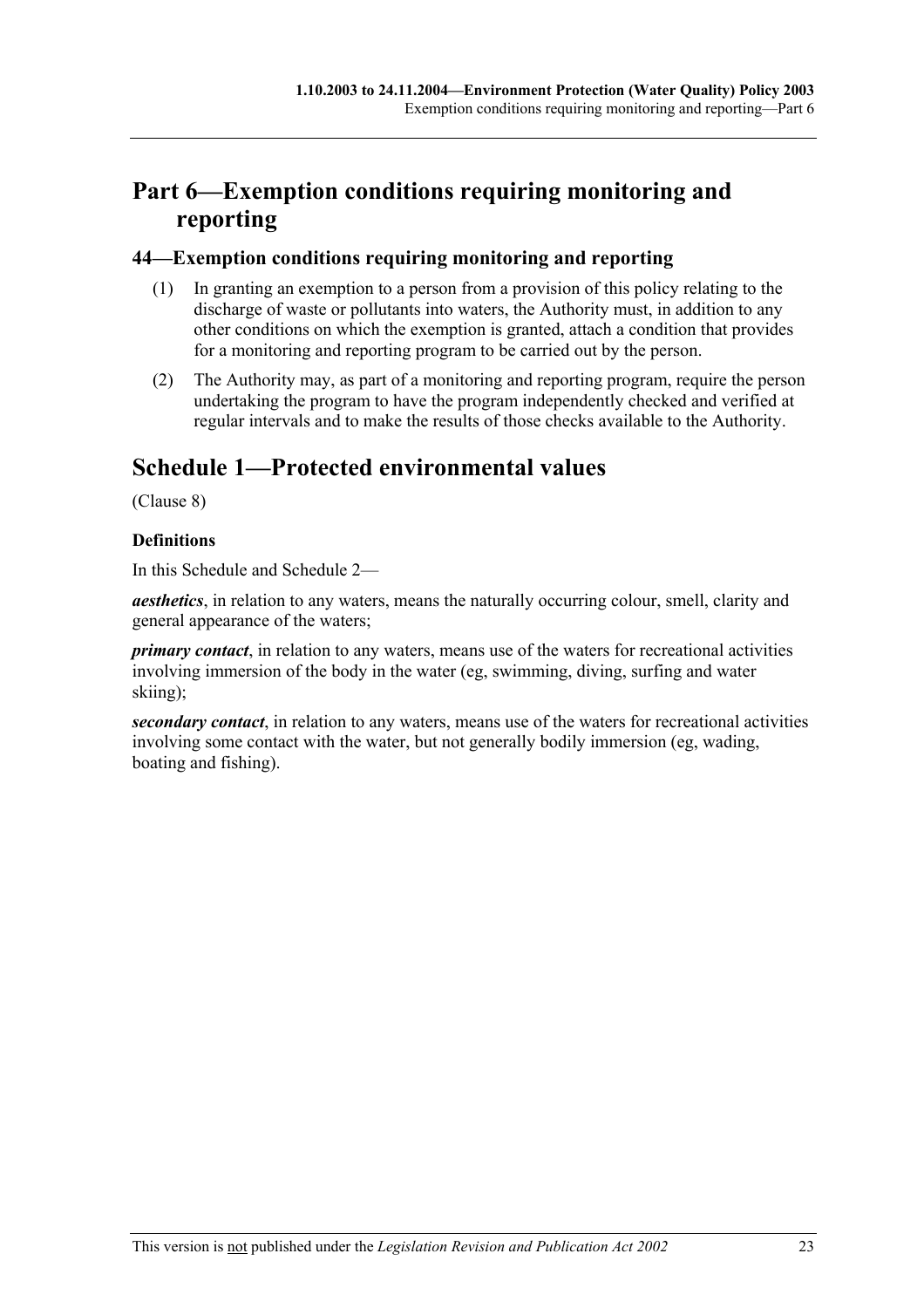#### **Environment Protection (Water Quality) Policy 2003—1.10.2003 to 24.11.2004**  Schedule 1—Protected environmental values

#### **Table 1**

| <b>Water body</b>     |              | Aquatic ecosystem         | <b>Recreation &amp; aesthetics</b> |                      |            | Potable                     | Agriculture/aquaculture |           |             | <b>Industrial</b> |
|-----------------------|--------------|---------------------------|------------------------------------|----------------------|------------|-----------------------------|-------------------------|-----------|-------------|-------------------|
|                       | fresh        | marine                    | primary<br>contact                 | secondary<br>contact | aesthetics |                             | irrigation              | livestock | aquaculture |                   |
| Marine waters         | __           | $\mathbf{v}$<br>$\Lambda$ | $\overline{ }$                     |                      |            |                             | __                      |           |             |                   |
| Inland surface waters | <b>TT</b>    |                           |                                    |                      |            | $\overline{f}$<br>$\Lambda$ |                         |           |             |                   |
| Underground waters    | $\mathbf{v}$ | $\overline{\phantom{a}}$  |                                    | $-$                  |            | $\overline{f}$<br>л         |                         |           |             |                   |

**Table 2—Protected Environmental Values for Particular Bodies of Water**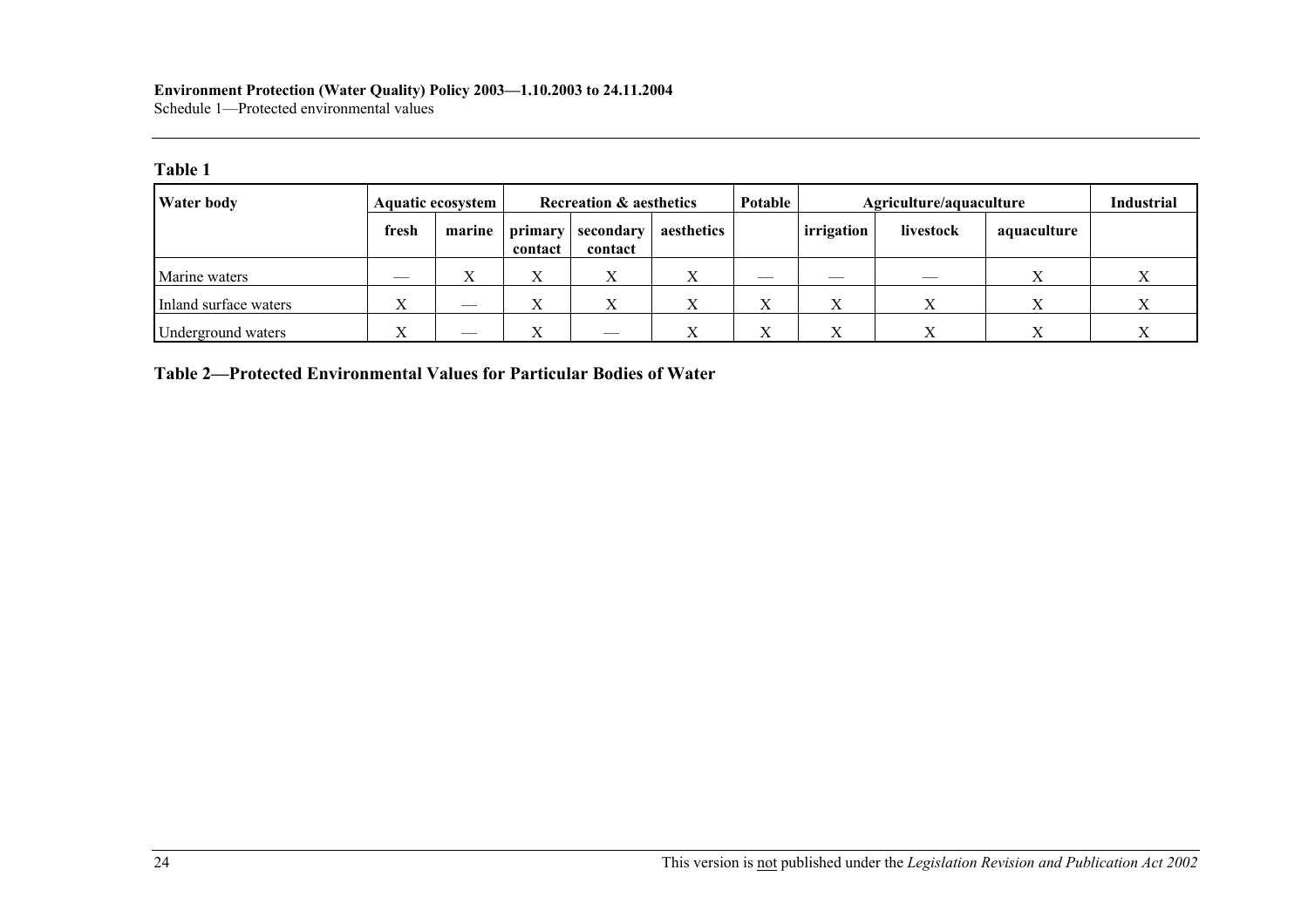# **Schedule 2—Water quality criteria**

(Clauses 9 and 13)

### **Table 1—General Criteria**

**Note—** 

All pollutant quantities listed below are in milligrams per litre (mg/L) unless otherwise indicated and are maxima.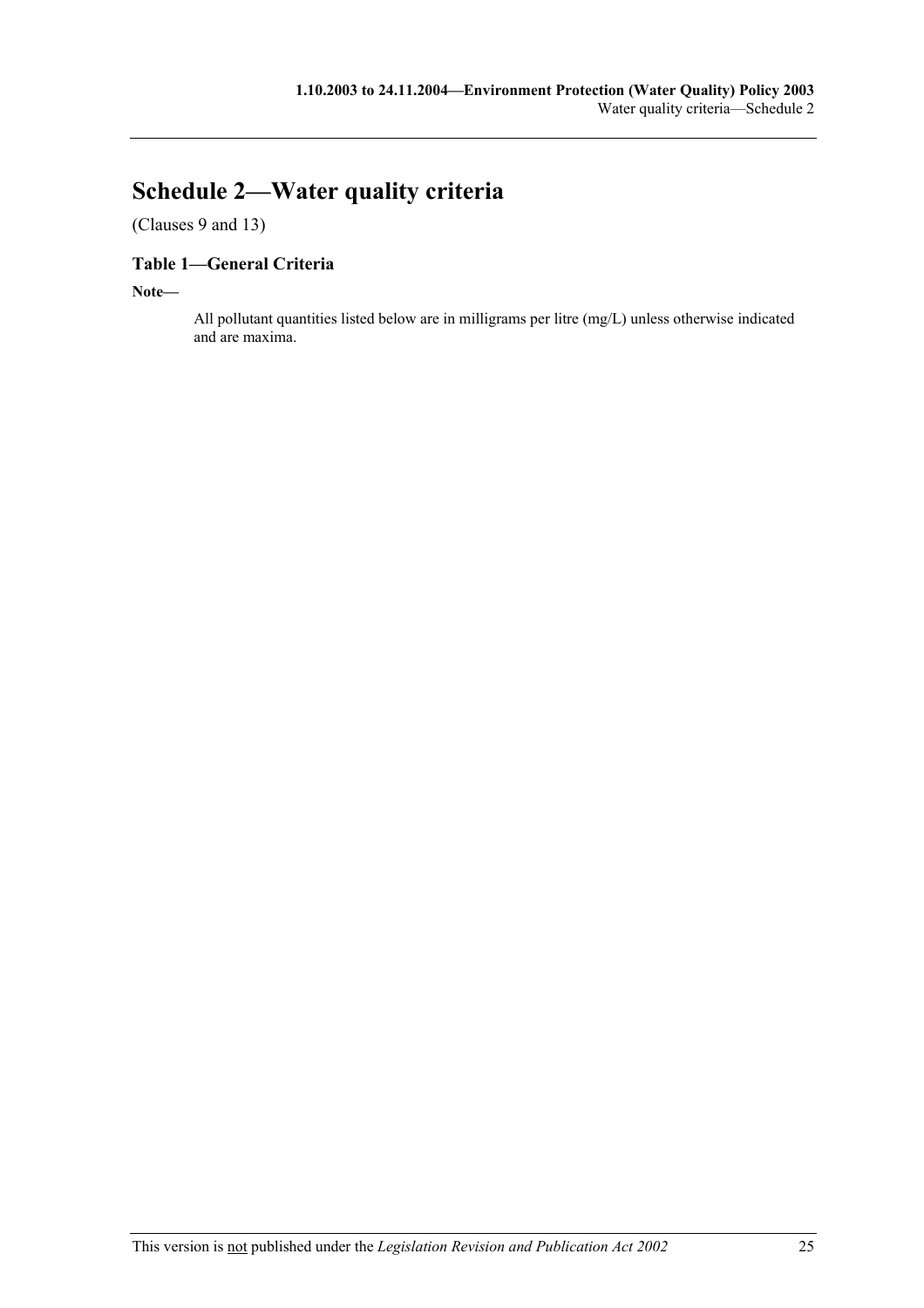#### **Environment Protection (Water Quality) Policy 2003—1.10.2003 to 24.11.2004**

Schedule 2—Water quality criteria

|                                        | <b>Protected environmental values</b> |                   |                |                         |                      |            |                         |           |             |                   |
|----------------------------------------|---------------------------------------|-------------------|----------------|-------------------------|----------------------|------------|-------------------------|-----------|-------------|-------------------|
| <b>POLLUTANTS</b><br>(Clause 13(1)(a)) |                                       | Aquatic ecosystem |                | Recreation & aesthetics |                      |            | Agriculture/aquaculture |           |             | <b>Industrial</b> |
|                                        | fresh                                 | marine            |                | primary<br>contact      | secondary<br>contact | aesthetics | irrigation              | livestock | aquaculture |                   |
| <b>Metal pollutants:</b>               |                                       |                   |                |                         |                      |            |                         |           |             |                   |
| aluminium (soluble *)                  | 0.1                                   |                   |                |                         |                      |            |                         | 5         |             |                   |
| antimony (total)                       | 0.03                                  | 0.5               | 0.003          |                         |                      |            |                         |           |             |                   |
| arsenic (total)                        | 0.05                                  | 0.05              | 0.007          |                         |                      |            | 0.1                     | 0.5       | 0.02        |                   |
| barium                                 |                                       |                   | 0.7            |                         |                      |            |                         |           |             |                   |
| beryllium (total)                      | 0.004                                 |                   |                |                         |                      |            | 0.1                     | 0.1       | 0.0001      |                   |
| boron (total)                          |                                       |                   | 0.3            |                         |                      |            |                         | 5         |             |                   |
| cadmium (total)                        | 0.002                                 | 0.002             | 0.002          |                         |                      |            | 0.01                    | 0.01      |             |                   |
| chromium (total)                       |                                       |                   |                |                         |                      |            |                         |           | 0.02        |                   |
| chromium VI                            | 0.001                                 | 0.0044            | 0.05           |                         |                      |            |                         |           |             |                   |
| cobalt (total)                         |                                       |                   |                |                         |                      |            | 0.05                    |           |             |                   |
| copper (total)                         | 0.01                                  | 0.01              | $\overline{c}$ |                         |                      |            | 0.2                     | 0.5       |             |                   |
| iron (total)                           |                                       |                   |                |                         |                      |            | $\mathbf{1}$            |           |             |                   |
| lead (total)                           | 0.005                                 | 0.005             | 0.01           |                         |                      |            | 0.2                     | 0.1       |             |                   |
| lithium (total)                        |                                       |                   |                |                         |                      |            | 2.5                     |           |             |                   |
| manganese (total)                      |                                       |                   | 0.5            |                         |                      |            | $\overline{2}$          |           | 0.1         |                   |
| mercury (total)                        | 0.0001                                | 0.0001            | 0.001          |                         |                      |            | 0.002                   | 0.002     | 0.0005      |                   |
| molybdenum (total)                     |                                       |                   | 0.05           |                         |                      |            | 0.01                    | 0.01      |             |                   |
| nickel (total)                         | 0.15                                  | 0.015             | 0.02           |                         |                      |            | 0.2                     |           | 0.1         |                   |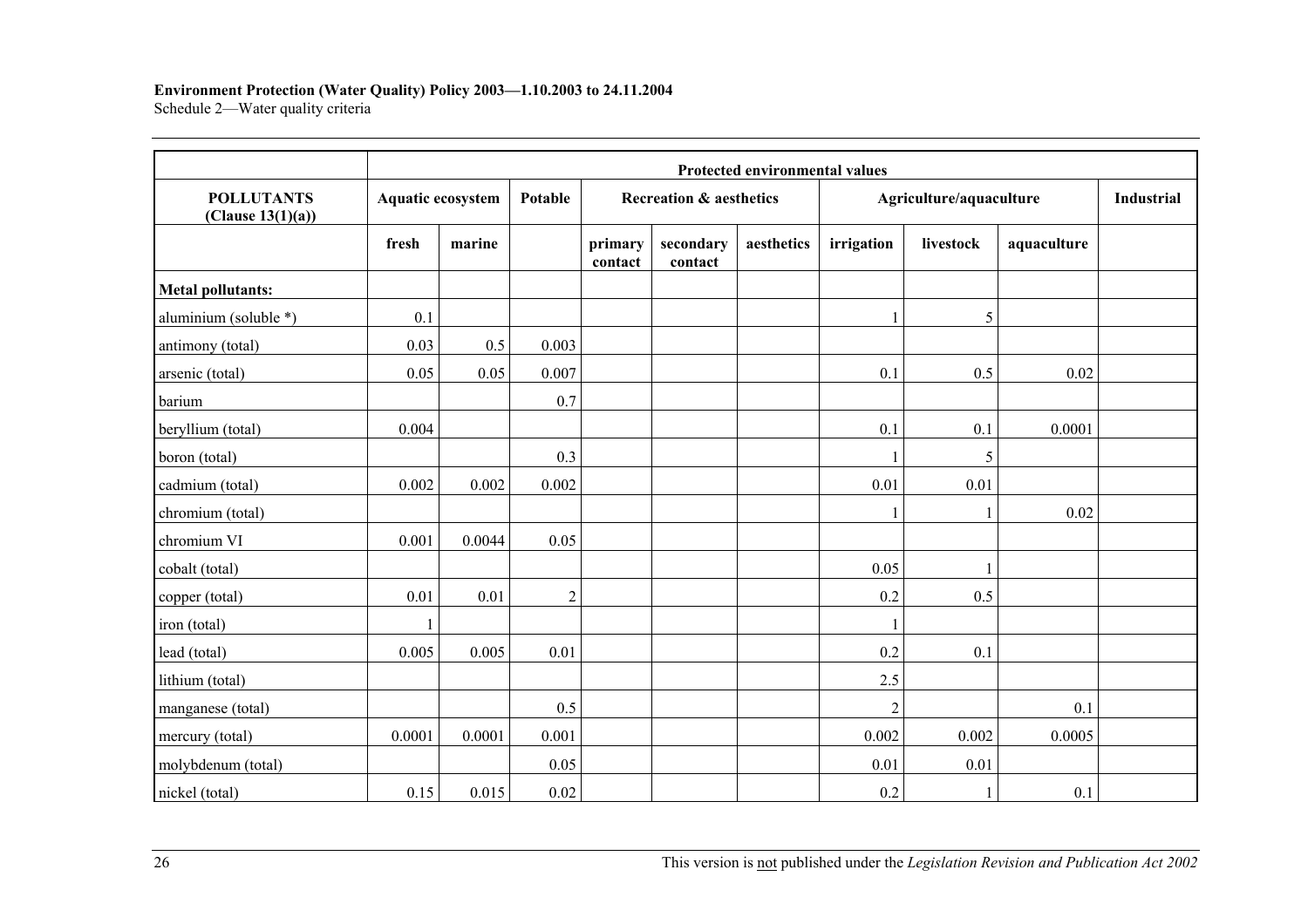#### **1.10.2003 to 24.11.2004—Environment Protection (Water Quality) Policy 2003**  Water quality criteria—Schedule 2

|                                           | Protected environmental values |        |      |                    |                                    |            |                |                         |             |                   |  |
|-------------------------------------------|--------------------------------|--------|------|--------------------|------------------------------------|------------|----------------|-------------------------|-------------|-------------------|--|
| <b>POLLUTANTS</b><br>(Clause 13(1)(a))    | Aquatic ecosystem<br>Potable   |        |      |                    | <b>Recreation &amp; aesthetics</b> |            |                | Agriculture/aquaculture |             | <b>Industrial</b> |  |
|                                           | fresh                          | marine |      | primary<br>contact | secondary<br>contact               | aesthetics | irrigation     | livestock               | aquaculture |                   |  |
| selenium (total)                          | 0.005                          | 0.07   | 0.01 |                    |                                    |            | 0.02           | 0.02                    |             |                   |  |
| silver (total)                            | 0.0001                         | 0.001  | 0.1  |                    |                                    |            |                |                         |             |                   |  |
| thallium (total)                          | 0.004                          | 0.02   |      |                    |                                    |            |                |                         |             |                   |  |
| uranium (total)                           |                                |        | 0.02 |                    |                                    |            | 0.01           | 0.2                     |             |                   |  |
| vanadium (total)                          |                                |        |      |                    |                                    |            | 0.1            | 0.1                     |             |                   |  |
| zinc (total)                              | 0.05                           | 0.05   |      |                    |                                    |            | $\overline{2}$ | 20                      | 0.005       |                   |  |
|                                           |                                |        |      |                    |                                    |            |                |                         |             |                   |  |
| Inorganic pollutants:                     |                                |        |      |                    |                                    |            |                |                         |             |                   |  |
| ammonia (total as nitrogen)               | 0.5                            | 0.2    |      |                    |                                    |            |                |                         |             |                   |  |
| ammonia (NH3 as nitrogen)                 | 0.01                           | 0.05   |      |                    |                                    |            |                |                         |             |                   |  |
| Biochemical Oxygen Demand<br>(5-day test) | 10                             | 10     |      |                    |                                    |            |                |                         |             |                   |  |
| chlorine (total)                          | 0.003                          | 0.0075 |      |                    |                                    |            |                |                         |             |                   |  |
| colour (Hazen units)                      | 30                             | 15     |      |                    |                                    |            |                |                         |             |                   |  |
| cyanide (total)                           |                                |        | 0.08 |                    |                                    |            |                |                         |             |                   |  |
| iodide                                    |                                |        | 0.1  |                    |                                    |            |                |                         |             |                   |  |
| fluoride                                  |                                |        | 1.5  |                    |                                    |            |                | $\overline{2}$          |             |                   |  |
| nitrate (as nitrogen)                     |                                |        | 10   |                    |                                    |            |                | 30                      |             |                   |  |
| nitrite (as nitrogen)                     |                                |        |      |                    |                                    |            |                | 10                      |             |                   |  |
| oxidised nitrogen (as nitrogen)           | 0.5                            | 0.2    |      |                    |                                    |            |                |                         |             |                   |  |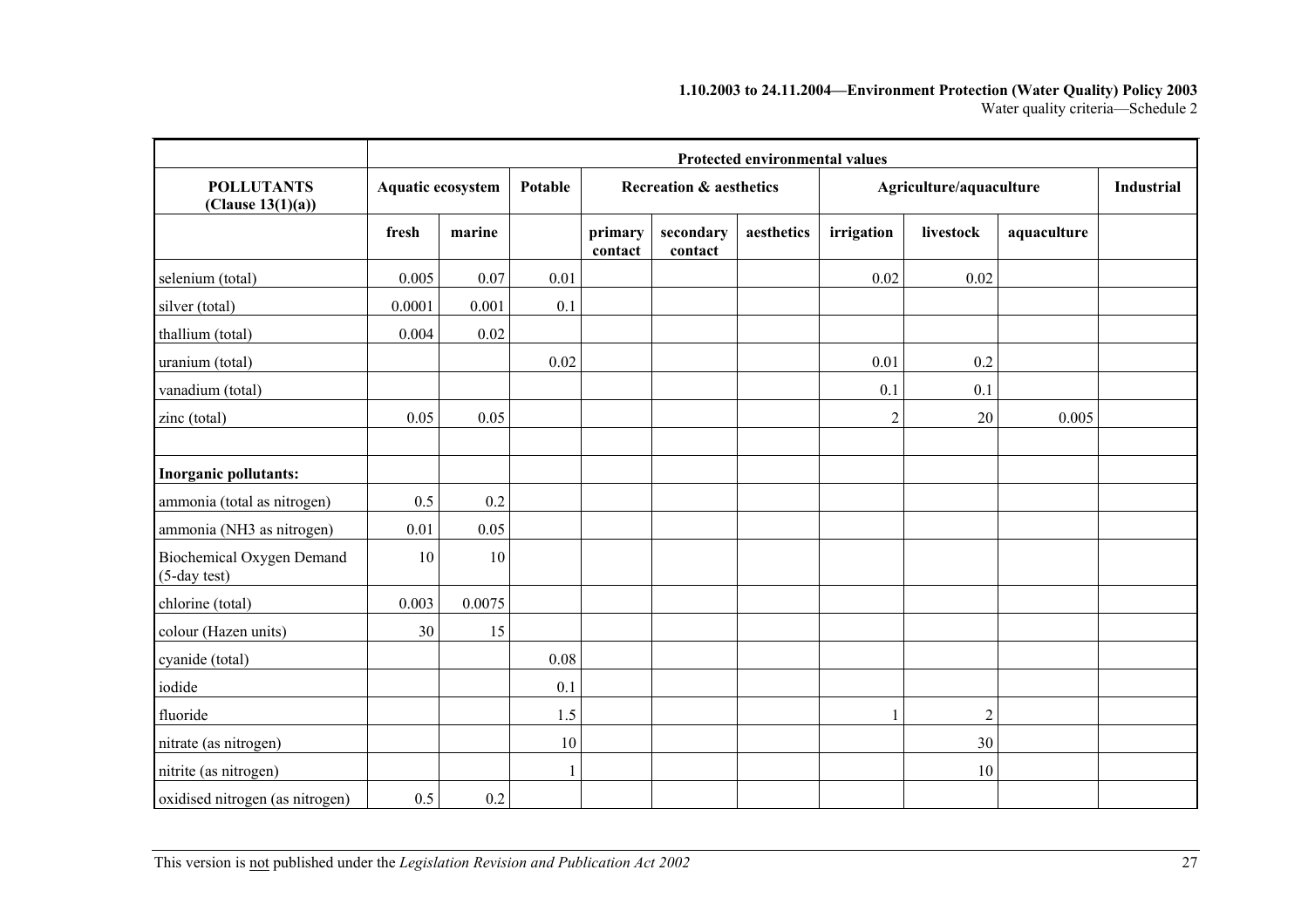#### **Environment Protection (Water Quality) Policy 2003—1.10.2003 to 24.11.2004**

Schedule 2—Water quality criteria

|                                                    | Protected environmental values |                   |        |                                    |                      |            |                         |           |             |                   |
|----------------------------------------------------|--------------------------------|-------------------|--------|------------------------------------|----------------------|------------|-------------------------|-----------|-------------|-------------------|
| <b>POLLUTANTS</b><br>(Clause $13(1)(a)$ )          |                                | Aquatic ecosystem |        | <b>Recreation &amp; aesthetics</b> |                      |            | Agriculture/aquaculture |           |             | <b>Industrial</b> |
|                                                    | fresh                          | marine            |        | primary<br>contact                 | secondary<br>contact | aesthetics | irrigation              | livestock | aquaculture |                   |
| phosphorus (total as<br>phosphorus)                | 0.5                            | 0.5               |        |                                    |                      |            |                         |           |             |                   |
| phosphorus (soluble as<br>phosphorus)              | 0.1                            | 0.1               |        |                                    |                      |            |                         |           |             |                   |
| salinity (percentage variation)                    | 10                             |                   |        |                                    |                      |            |                         |           |             |                   |
| sulfate                                            |                                |                   | 500    |                                    |                      |            |                         | 1000      |             |                   |
| sulfide                                            | 0.002                          | 0.002             |        |                                    |                      |            |                         |           |             |                   |
| suspended sediment                                 | 20                             | 10                |        |                                    |                      |            |                         |           |             |                   |
| total nitrogen (as nitrogen)                       | 5                              | 5                 |        |                                    |                      |            |                         |           |             |                   |
| total organic carbon                               | 15                             | 10                |        |                                    |                      |            |                         |           |             |                   |
| turbidity (Nephelometric<br>Turbidity units (NTU)) | 20                             | 10                | 5      | 20                                 |                      |            |                         |           |             |                   |
|                                                    |                                |                   |        |                                    |                      |            |                         |           |             |                   |
| Organic pollutants:                                |                                |                   |        |                                    |                      |            |                         |           |             |                   |
| Chlorinated phenols                                |                                |                   |        |                                    |                      |            |                         |           |             |                   |
| monochlorophenol                                   | 0.007                          |                   | 0.0001 |                                    |                      |            |                         |           |             |                   |
| 2,4-dichlorophenol                                 | 0.0002                         |                   | 0.0003 |                                    |                      |            |                         |           |             |                   |
| trichlorophenol (total)                            | 0.018                          |                   | 0.002  |                                    |                      |            |                         |           |             |                   |
| 2,4,5-trichlorophenol                              |                                | 0.008             | 0.002  |                                    |                      |            |                         |           |             |                   |
| tetrachlorophenol                                  | 0.001                          |                   |        |                                    |                      |            |                         |           |             |                   |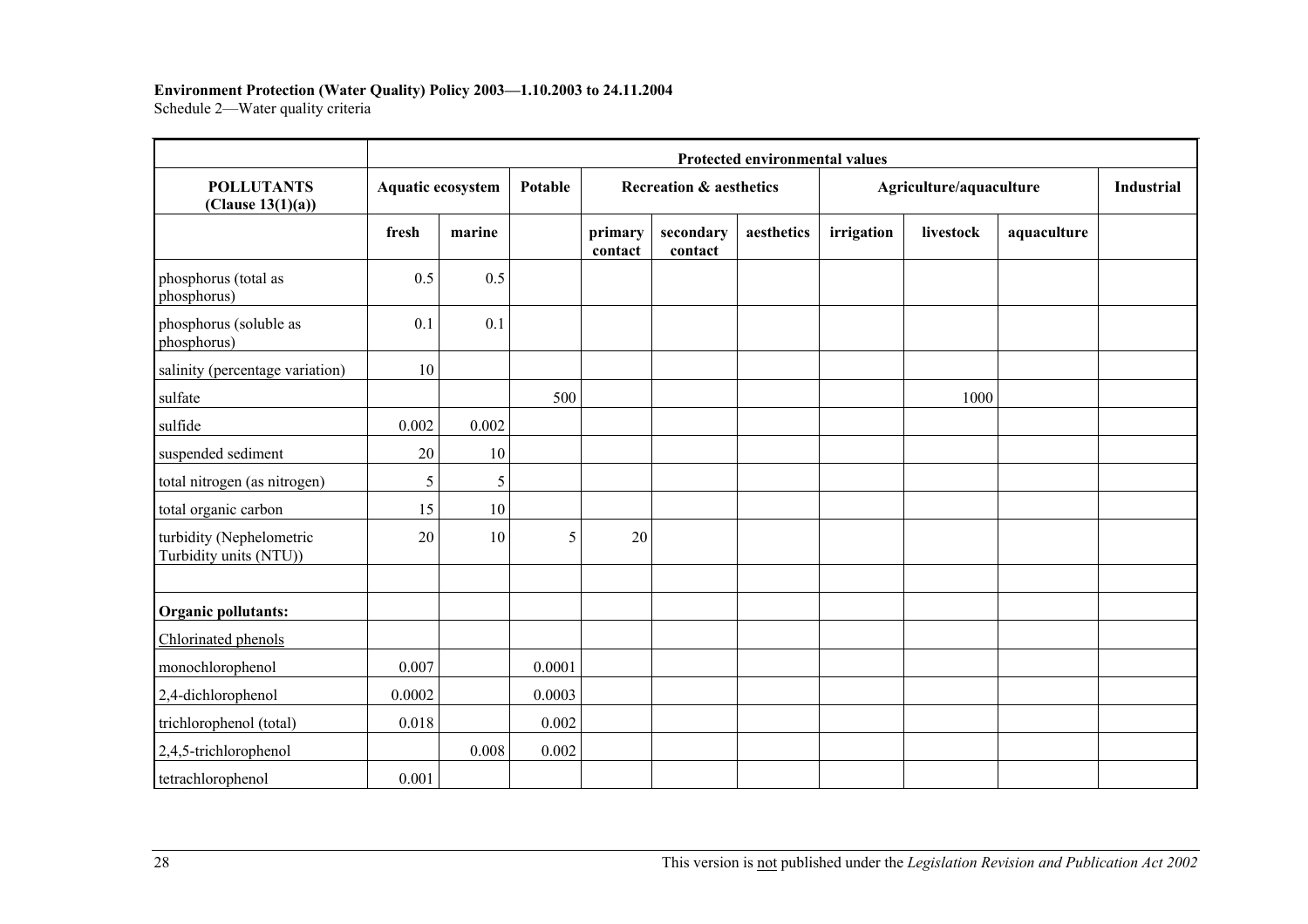#### **1.10.2003 to 24.11.2004—Environment Protection (Water Quality) Policy 2003**  Water quality criteria—Schedule 2

|                                        | <b>Protected environmental values</b> |                          |         |                    |                                    |            |            |                         |             |  |
|----------------------------------------|---------------------------------------|--------------------------|---------|--------------------|------------------------------------|------------|------------|-------------------------|-------------|--|
| <b>POLLUTANTS</b><br>(Clause 13(1)(a)) |                                       | <b>Aquatic ecosystem</b> | Potable |                    | <b>Recreation &amp; aesthetics</b> |            |            | Agriculture/aquaculture |             |  |
|                                        | fresh                                 | marine                   |         | primary<br>contact | secondary<br>contact               | aesthetics | irrigation | livestock               | aquaculture |  |
| oil and grease                         | 10                                    | 10                       |         |                    |                                    | 10         |            |                         |             |  |
| pentachlorophenol                      | 0.00005                               | 0.0002                   | 0.00001 |                    |                                    |            |            |                         |             |  |
| Chlorobenzenes                         |                                       |                          |         |                    |                                    |            |            |                         |             |  |
| 1,2-dichlorobenzene                    | 0.0025                                |                          | 1.5     |                    |                                    |            |            |                         |             |  |
| 1,3-dichlorobenzene                    | 0.0025                                |                          |         |                    |                                    |            |            |                         |             |  |
| 1,4-dichlorobenzene                    | 0.004                                 |                          | 0.04    |                    |                                    |            |            |                         |             |  |
| monochlorobenzene                      | 0.015                                 |                          |         |                    |                                    |            |            |                         |             |  |
| trichlorobenzenes (total)              |                                       |                          | 0.03    |                    |                                    |            |            |                         |             |  |
| 1,2,3-trichlorobenzene                 | 0.0009                                |                          |         |                    |                                    |            |            |                         |             |  |
| 1,2,4-trichlorobenzene                 | 0.0005                                |                          |         |                    |                                    |            |            |                         |             |  |
| 1,3,5-trichlorobenzene                 | 0.0007                                |                          |         |                    |                                    |            |            |                         |             |  |
| 1,2,3,4-tetrachlorobenzene             | 0.0001                                |                          |         |                    |                                    |            |            |                         |             |  |
| 1,2,3,5-tetrachlorobenzene             | 0.0001                                |                          |         |                    |                                    |            |            |                         |             |  |
| 1,2,4,5-tetrachlorobenzene             | 0.0002                                |                          |         |                    |                                    |            |            |                         |             |  |
| pentachlorobenzene                     | 0.00003                               |                          |         |                    |                                    |            |            |                         |             |  |
| hexachlorobenzene                      | 0.000007                              |                          |         |                    |                                    |            |            |                         |             |  |
|                                        |                                       |                          |         |                    |                                    |            |            |                         |             |  |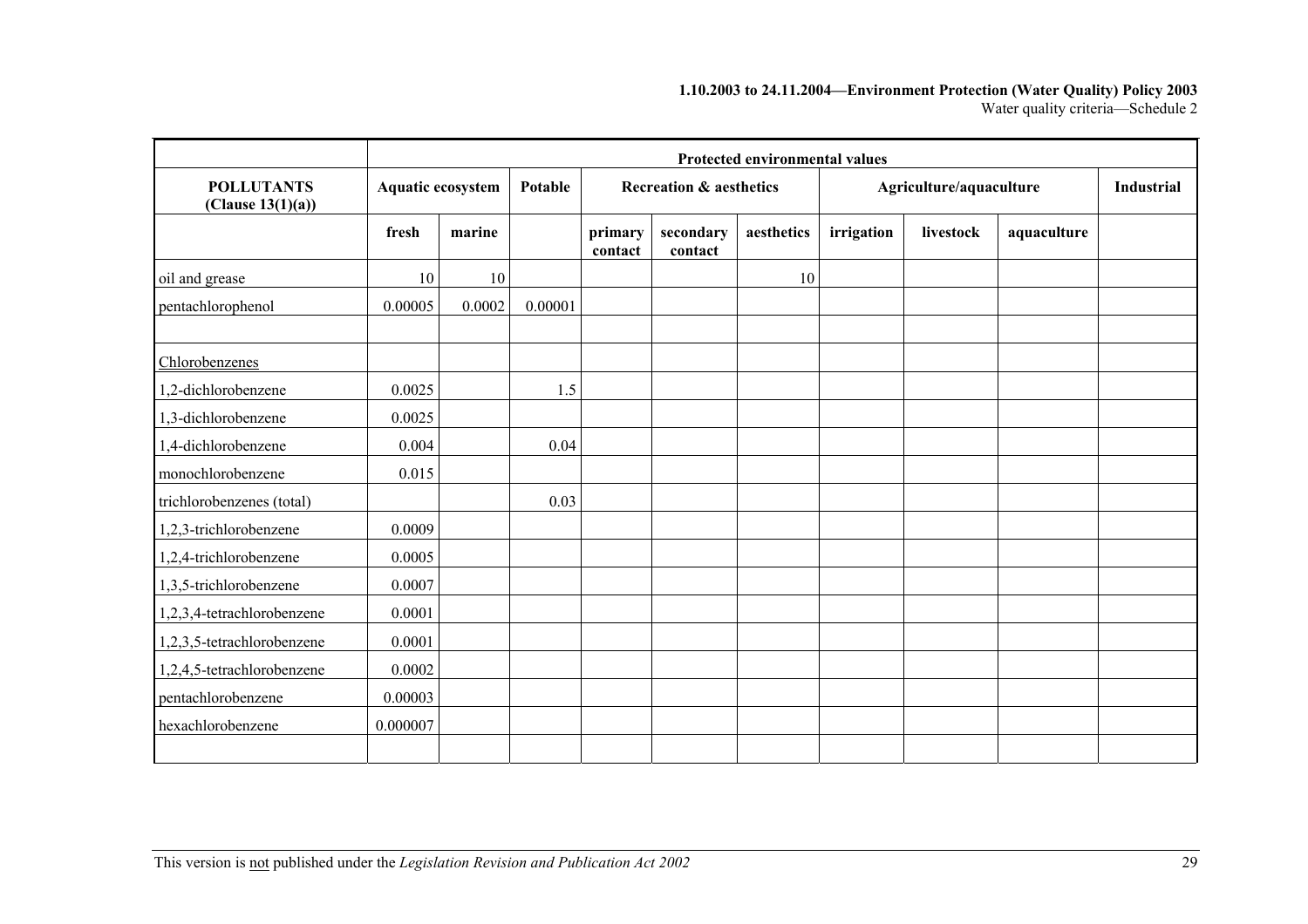#### **Environment Protection (Water Quality) Policy 2003—1.10.2003 to 24.11.2004**

Schedule 2—Water quality criteria

|                                        | Protected environmental values |         |         |                                    |                      |            |                         |           |             |            |  |  |
|----------------------------------------|--------------------------------|---------|---------|------------------------------------|----------------------|------------|-------------------------|-----------|-------------|------------|--|--|
| <b>POLLUTANTS</b><br>(Clause 13(1)(a)) | <b>Aquatic ecosystem</b>       |         | Potable | <b>Recreation &amp; aesthetics</b> |                      |            | Agriculture/aquaculture |           |             | Industrial |  |  |
|                                        | fresh                          | marine  |         | primary<br>contact                 | secondary<br>contact | aesthetics | irrigation              | livestock | aquaculture |            |  |  |
| Organotins                             |                                |         |         |                                    |                      |            |                         |           |             |            |  |  |
| tributyltins                           | 0.00008                        | 0.00002 | 0.001   |                                    |                      |            |                         |           |             |            |  |  |
| Plasticisers                           |                                |         |         |                                    |                      |            |                         |           |             |            |  |  |
| di(2-ethylhexyl) phthalate             |                                |         | 0.01    |                                    |                      |            |                         |           |             |            |  |  |
| Other organic pollutants               |                                |         |         |                                    |                      |            |                         |           |             |            |  |  |
| acrlyamide                             |                                |         | 0.0002  |                                    |                      |            |                         |           |             |            |  |  |
| benzene                                | 0.3                            | 0.3     | 0.001   |                                    |                      |            |                         |           | 0.04        |            |  |  |
| carbon tetrachloride                   |                                |         | 0.003   |                                    |                      |            |                         |           |             |            |  |  |
| 1,2-dichloroethane                     |                                |         | 0.003   |                                    |                      |            |                         |           |             |            |  |  |
| 1,1-dichloroethene                     |                                |         | 0.03    |                                    |                      |            |                         |           |             |            |  |  |
| 1,2-dichloroethene                     |                                |         | 0.06    |                                    |                      |            |                         |           |             |            |  |  |
| dichloromethane                        |                                |         | 0.004   |                                    |                      |            |                         |           |             |            |  |  |
| epichlorohydrin                        |                                |         | 0.0005  |                                    |                      |            |                         |           |             |            |  |  |
| ethylbenzene                           |                                |         | 0.3     |                                    |                      |            |                         |           |             |            |  |  |
| ethylenediamine tetraacetic acid       |                                |         | 0.25    |                                    |                      |            |                         |           |             |            |  |  |
| hexachlorobutadiene                    |                                |         | 0.0007  |                                    |                      |            |                         |           |             |            |  |  |
| nitrilotriacetic acid                  |                                |         | 0.2     |                                    |                      |            |                         |           |             |            |  |  |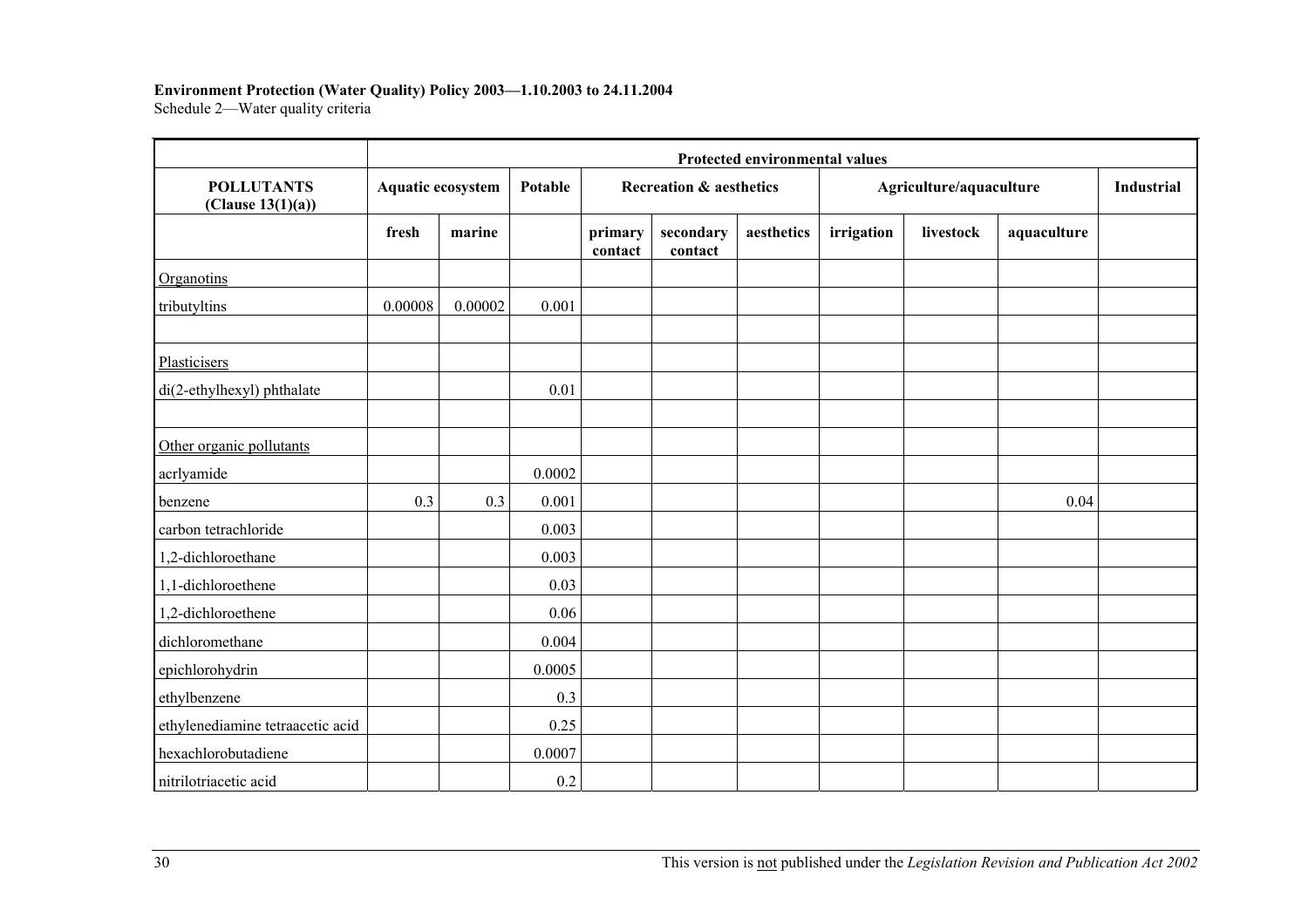#### **1.10.2003 to 24.11.2004—Environment Protection (Water Quality) Policy 2003**  Water quality criteria—Schedule 2

|                                                                   | <b>Protected environmental values</b> |                          |                  |                                    |                      |            |            |                         |                  |                   |
|-------------------------------------------------------------------|---------------------------------------|--------------------------|------------------|------------------------------------|----------------------|------------|------------|-------------------------|------------------|-------------------|
| <b>POLLUTANTS</b><br>(Clause $13(1)(a)$ )                         |                                       | <b>Aquatic ecosystem</b> | Potable          | <b>Recreation &amp; aesthetics</b> |                      |            |            | Agriculture/aquaculture |                  | <b>Industrial</b> |
|                                                                   | fresh                                 | marine                   |                  | primary<br>contact                 | secondary<br>contact | aesthetics | irrigation | livestock               | aquaculture      |                   |
| pesticides                                                        | $\overline{0}$                        | $\boldsymbol{0}$         | $\boldsymbol{0}$ |                                    |                      |            |            |                         |                  |                   |
| polyaromatic hydrocarbons<br>(PAHs)                               | 0.003                                 | 0.003                    | 0.00001          |                                    |                      |            |            |                         |                  |                   |
| phenol                                                            | 0.05                                  | 0.05                     |                  |                                    |                      |            |            |                         |                  |                   |
| polychlorinated biphenyls<br>(PCBs)                               | 0.000001                              | 0.000004                 |                  |                                    |                      |            |            |                         | 0.0005           |                   |
| styrene                                                           |                                       |                          | 0.03             |                                    |                      |            |            |                         |                  |                   |
| 2,3,7,8 tetra-<br>chlorodibenzodioxin<br>(2378 TCDD)              | $\overline{0}$                        | $\boldsymbol{0}$         | $\boldsymbol{0}$ |                                    |                      |            |            |                         |                  |                   |
| tetrachloroethene                                                 |                                       |                          | 0.04             |                                    |                      |            |            |                         |                  |                   |
| toluene                                                           | 0.3                                   |                          | 0.8              |                                    |                      |            |            |                         |                  |                   |
| vinyl chloride                                                    |                                       |                          | 0.0003           |                                    |                      |            |            |                         |                  |                   |
| xylene                                                            |                                       |                          | 0.6              |                                    |                      |            |            |                         |                  |                   |
|                                                                   |                                       |                          |                  |                                    |                      |            |            |                         |                  |                   |
| Microbiological pollutants<br>(organisms per<br>100 millilitres): |                                       |                          |                  |                                    |                      |            |            |                         |                  |                   |
| faecal coliforms or E.coli                                        |                                       |                          | $\boldsymbol{0}$ | 150                                | 1000                 |            | 1000       | 1000                    | $\boldsymbol{0}$ |                   |
| Enterococci                                                       |                                       |                          |                  | 33                                 |                      |            |            |                         |                  |                   |
|                                                                   |                                       |                          |                  |                                    |                      |            |            |                         |                  |                   |
|                                                                   |                                       |                          |                  |                                    |                      |            |            |                         |                  |                   |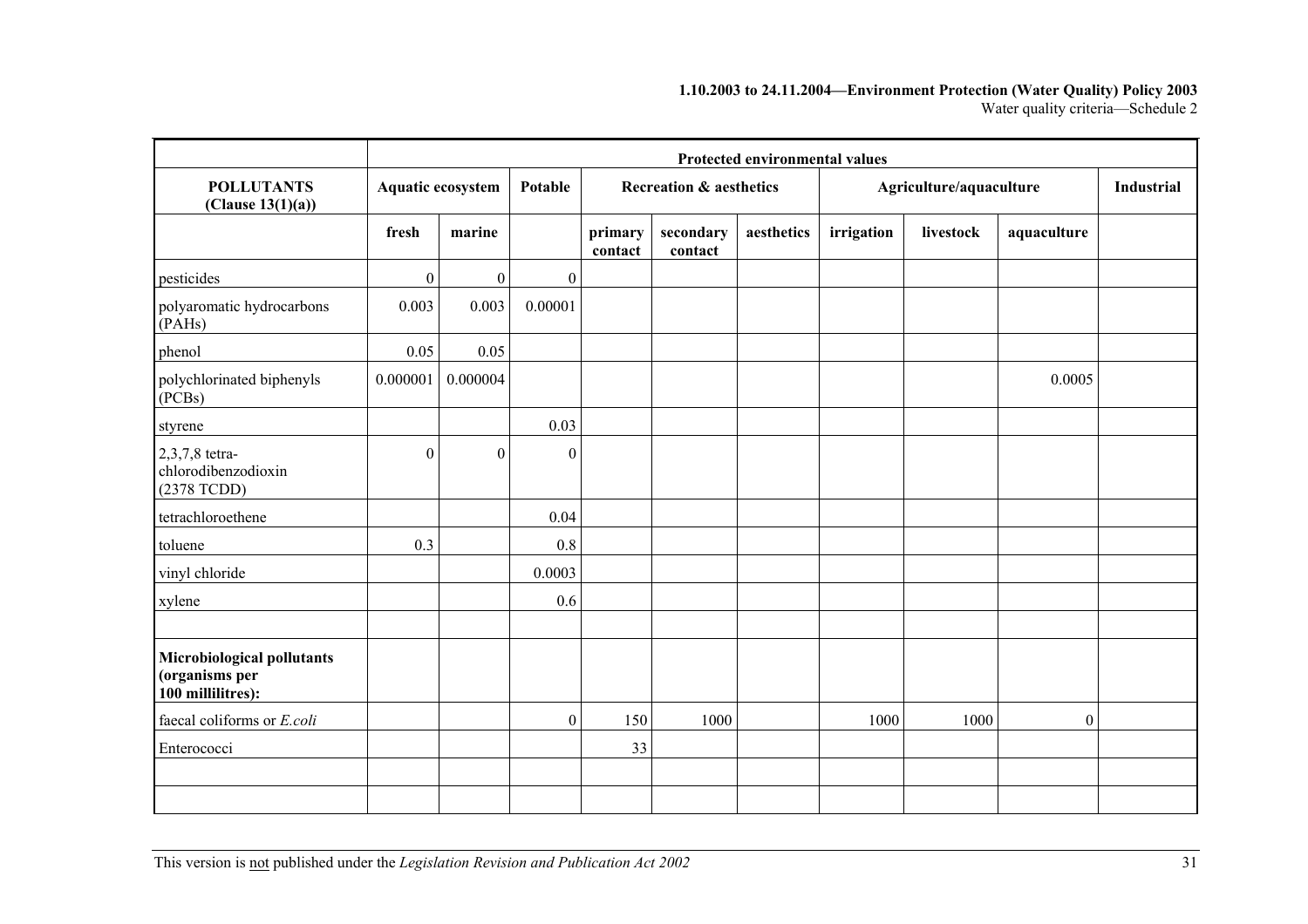# **Environment Protection (Water Quality) Policy 2003—1.10.2003 to 24.11.2004**

Schedule 2—Water quality criteria

|                                             | <b>Protected environmental values</b> |        |                        |                                    |                      |            |                         |           |             |                   |
|---------------------------------------------|---------------------------------------|--------|------------------------|------------------------------------|----------------------|------------|-------------------------|-----------|-------------|-------------------|
| <b>POLLUTANTS</b><br>(Clause $13(1)(a)$ )   | Potable<br><b>Aquatic ecosystem</b>   |        |                        | <b>Recreation &amp; aesthetics</b> |                      |            | Agriculture/aquaculture |           |             | <b>Industrial</b> |
|                                             | fresh                                 | marine |                        | primary<br>contact                 | secondary<br>contact | aesthetics | irrigation              | livestock | aquaculture |                   |
| <b>CHARACTERISTICS</b><br>(Clause 13(1)(b)) |                                       |        |                        |                                    |                      |            |                         |           |             |                   |
| oxygen (dissolved)                          | >6                                    | >6     |                        |                                    |                      |            |                         |           |             |                   |
| pH (pH units)                               | between<br>$6.5 - 9$                  |        | between<br>$6.5 - 8.5$ |                                    |                      |            | between<br>$4.5 - 9$    |           |             |                   |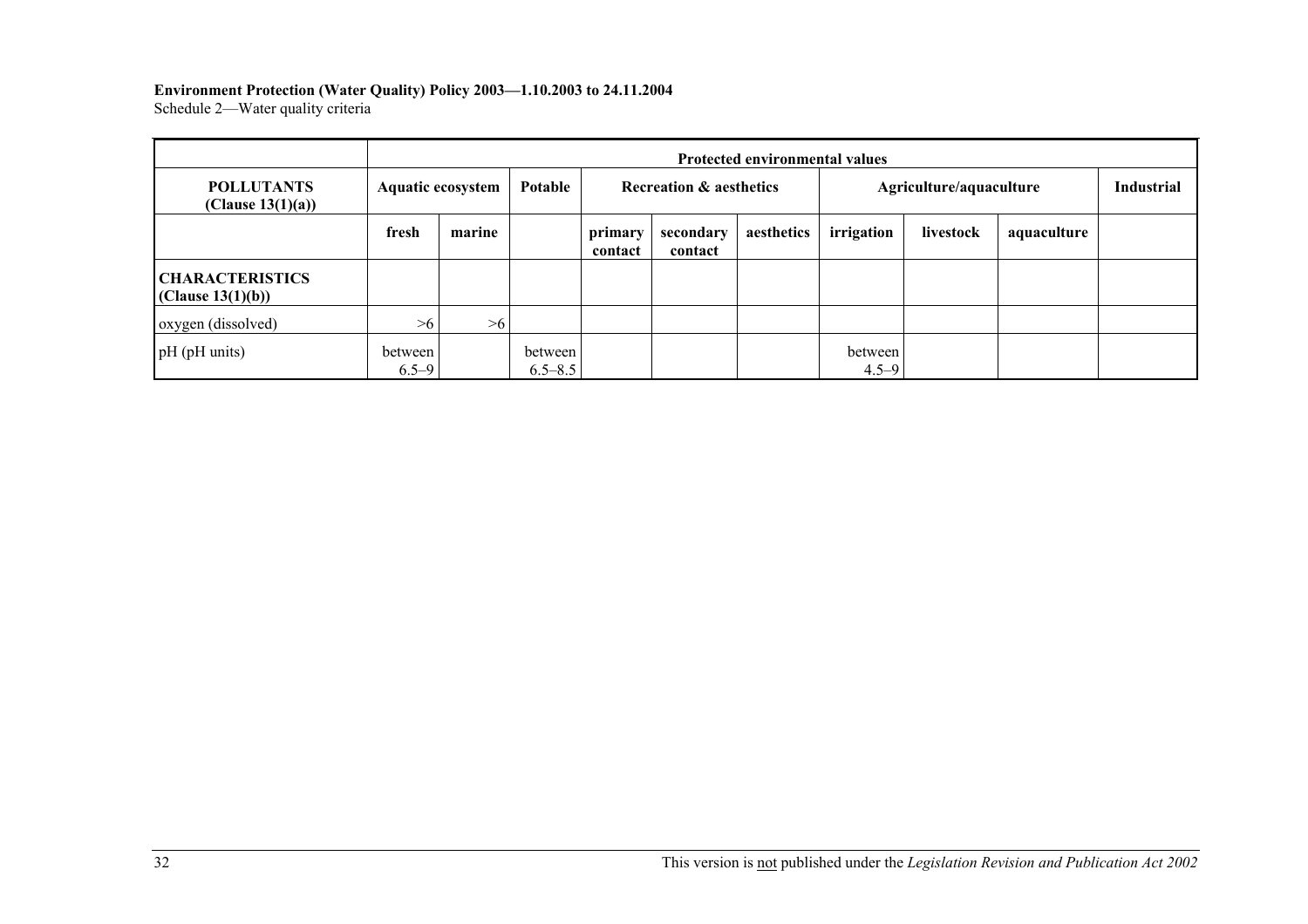**Note—**

- \* Soluble means fully dissolved or filterable through a 0.1 micron filter.
- \* Zero means that the pollutant must not be detectable when measured by a method approved by the Authority.

**Table 2—Criteria for particular bodies of water**

## **Schedule 3—Discharge limits**

(Clause 16)

## **Schedule 4—Listed pollutants**

(Clauses 17 and 19)

## **Part 1**

Agricultural chemicals Airconditioning or cooling system wastewater Brick, bitumen or concrete cutting wastewater Building construction or demolition waste Building washwater Carpet or upholstery cleaning waste Chemicals designed for human or animal therapeutic use Cleaning agents Concrete waste Condensate from compressors Detergents and their byproducts Engine coolant Fire sprinkler test water Fuel dispensing area washwater Hard waste (eg vehicles, tyres, batteries, metal parts, piping) High pressure water blasting waste Motor vehicle servicing or repairs waste Oil, grease or lubricants Paint and paint scrapings Painting washwater Paint stripping waste Petroleum products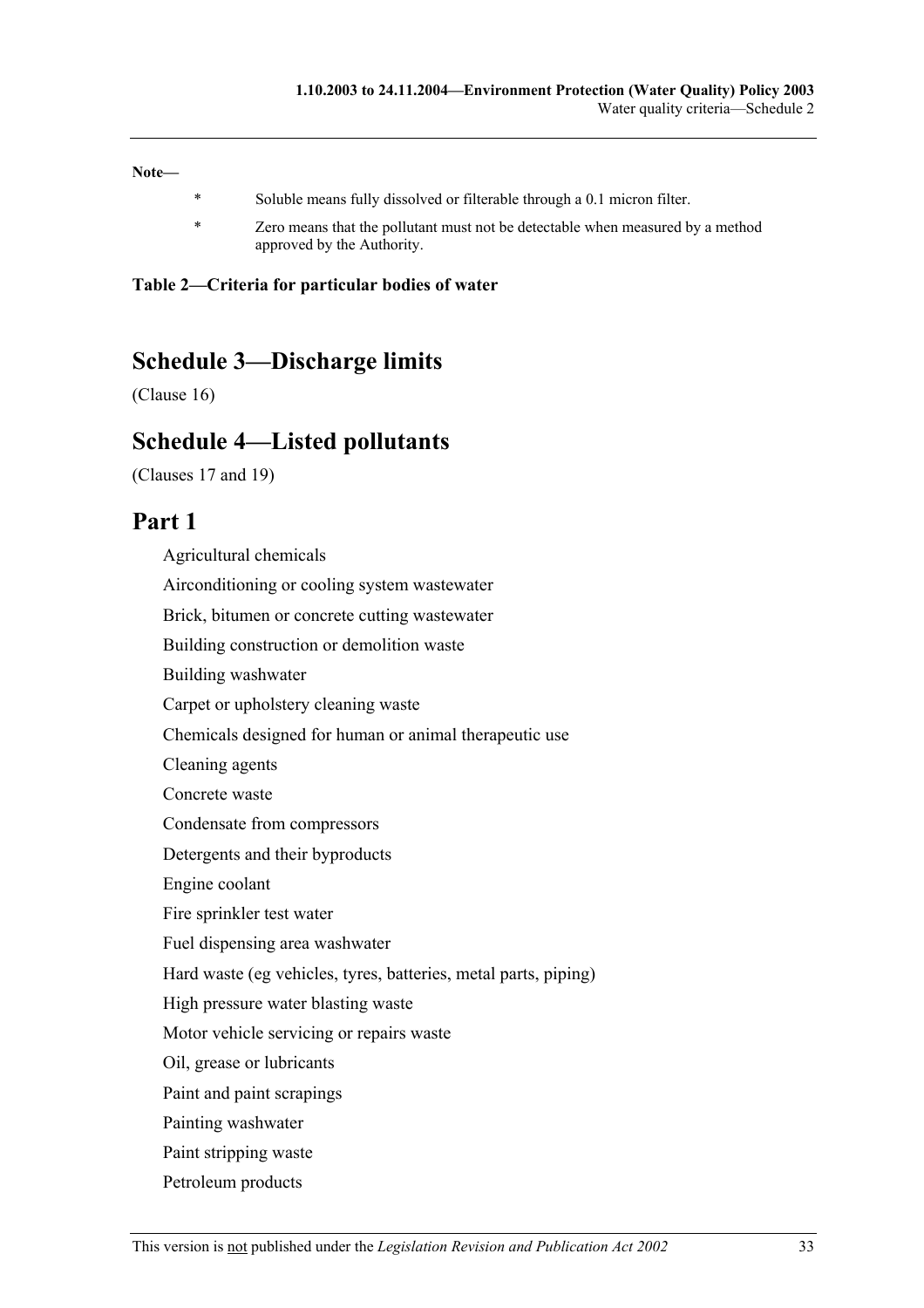Photographic chemicals

Plaster, plaster waste and plaster wastewater

Pool backwash water

Pool chemicals

Putrescible waste (eg food scraps, dead animals)

Roof cleaning waste

Rubbish (eg cans, bottles, plastic items or materials)

Sawdust

Sewage

Solvents

Stain or varnish

Steam cleaning waste

Street cleaning waste

Timber preservatives

Washdown water from cleaning animals or animal enclosures

Washdown water from cleaning vehicles, plant or equipment

Washdown water from commercial or industrial premises or wharves

Waste from grease traps

Wastes listed in Part B of Schedule 1 of the Act

## **Part 2**

Animal faeces Fertilisers Green waste (eg lawn clippings, leaves, prunings) Soil, clay, gravel or sand

# **Schedule 5—Listed pollutants**

(Clause 18) Oil or petroleum products Paint or paint products Sewage Timber preservatives Wastes listed in Part B of Schedule 1 of the Act